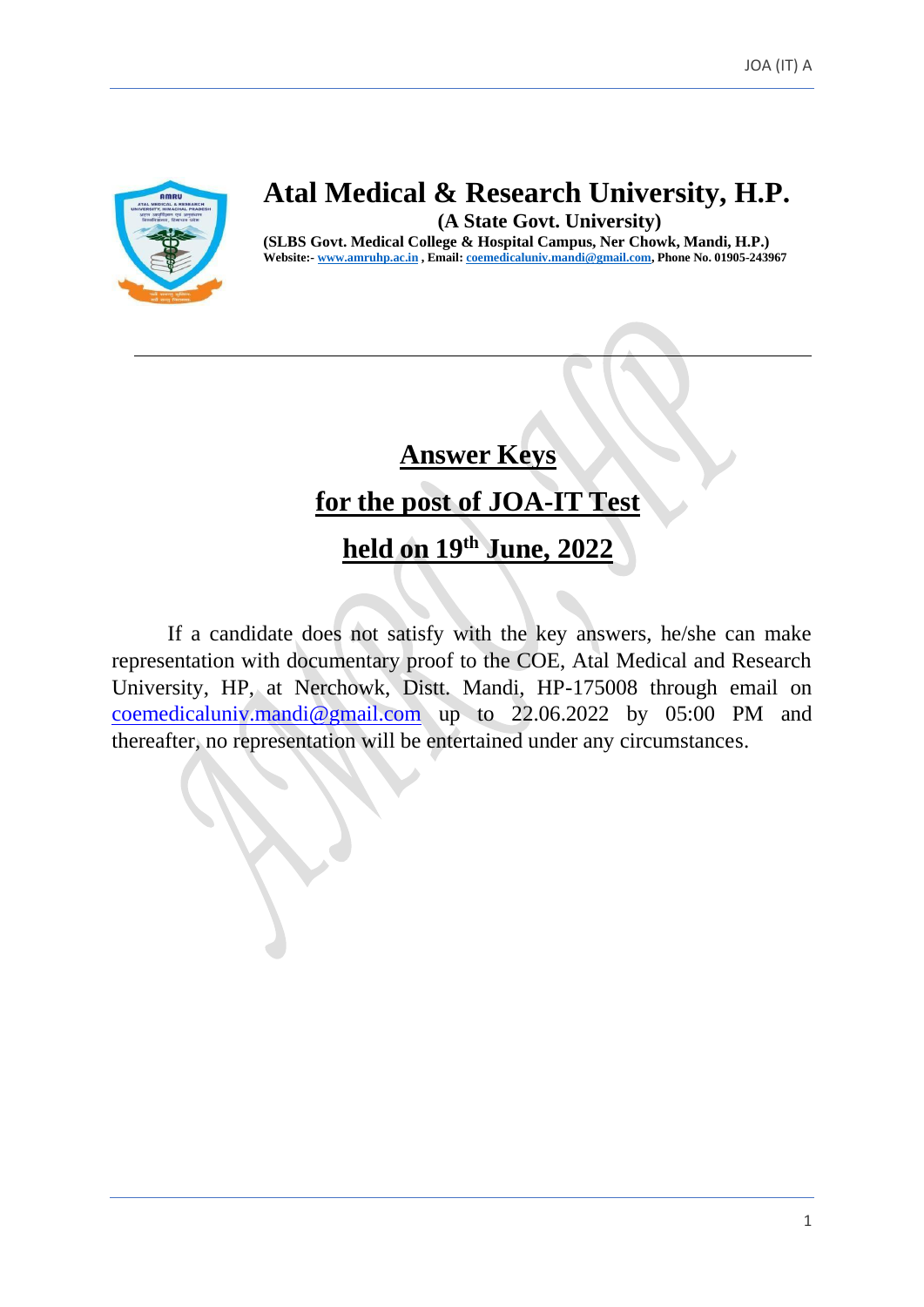- **1. The term gigabyte refers to :**
- **A. 1024 bytes**
- **B. 1024 Kilobytes**
- **C. 1024 megabytes**
- **D. 1024 gigabytes**

गीगाबाइट षब्द का अर्थ क्या है?

- A. **90२४ बाइट्स**
- **B.** १०२४ किलोबाइट्स
- **C. १०२४ मेगाबाइट्स**
- D. **90२४ गीगाबाइट्स**

**2. Which device use infrared signal to operate or control other device remotely?**

#### **A. Remote control**

- **B. Sensor**
- **C. Mouse**
- **D. Touchpad**

कौन सा उपकरण दूर से अन्य उपकरणों को संचालित या नियंत्रित करने के लिये इन्फ्रारेड सिग्नल का उपयोग करता है?

- **A.** रिमोट कंट्रोल
- **B.** सैंसर
- **C.** माउस
- **D.** टच पैड

**3. Which one of the following devices is used for video games, flight simulators, training simulators and for controlling industrial robots?**

- **A. Mouse**
- **B. Light pen**
- **C. Joystick**
- **D. Keyboard**

विड़ियो गेम, फ्लाइट सिमुलेटर, प्रषिक्षण सिमुलेटर और औद्योगिक रोबोट को नियंत्रित करने के लिए निम्नलिखित में से किस उपकरण का उपयोग  $\theta$ किया जाता है? **A. माउस B.** लाइट पेन **C.** जॉय स्टिक **D.** की बॉर्ड

**4. Which are the input devices that enable direct data entry into a computer system from source documents?**

**A. Data Scanning devices**

- **B. Data retrieving devices**
- **C. Data acquiring devices**
- **D. System Access devices**

वे कौन से इनपुट डिवाइस हैं जो स्रोत दस्तावेजों से कंप्यूटर सिस्टम में सीधे डेटा प्रविष्टि को सक्षम करते हैं?

- **A. डेटा स्कैनिंग डिवाइसज**
- **B.** डेटा रीट्रीविंग डिवाइसज
- **C.** डेटा एक्वायरिंग डिवाइसज
- **D.** सिस्टम एक्सस डिवाइसज

**5. Which system can read special characters printed in special ink?**

**A. Optical Scanner**

**B. Magnetic Ink character recognition (MICR)**

- **C. QCR**
- **D. OPR**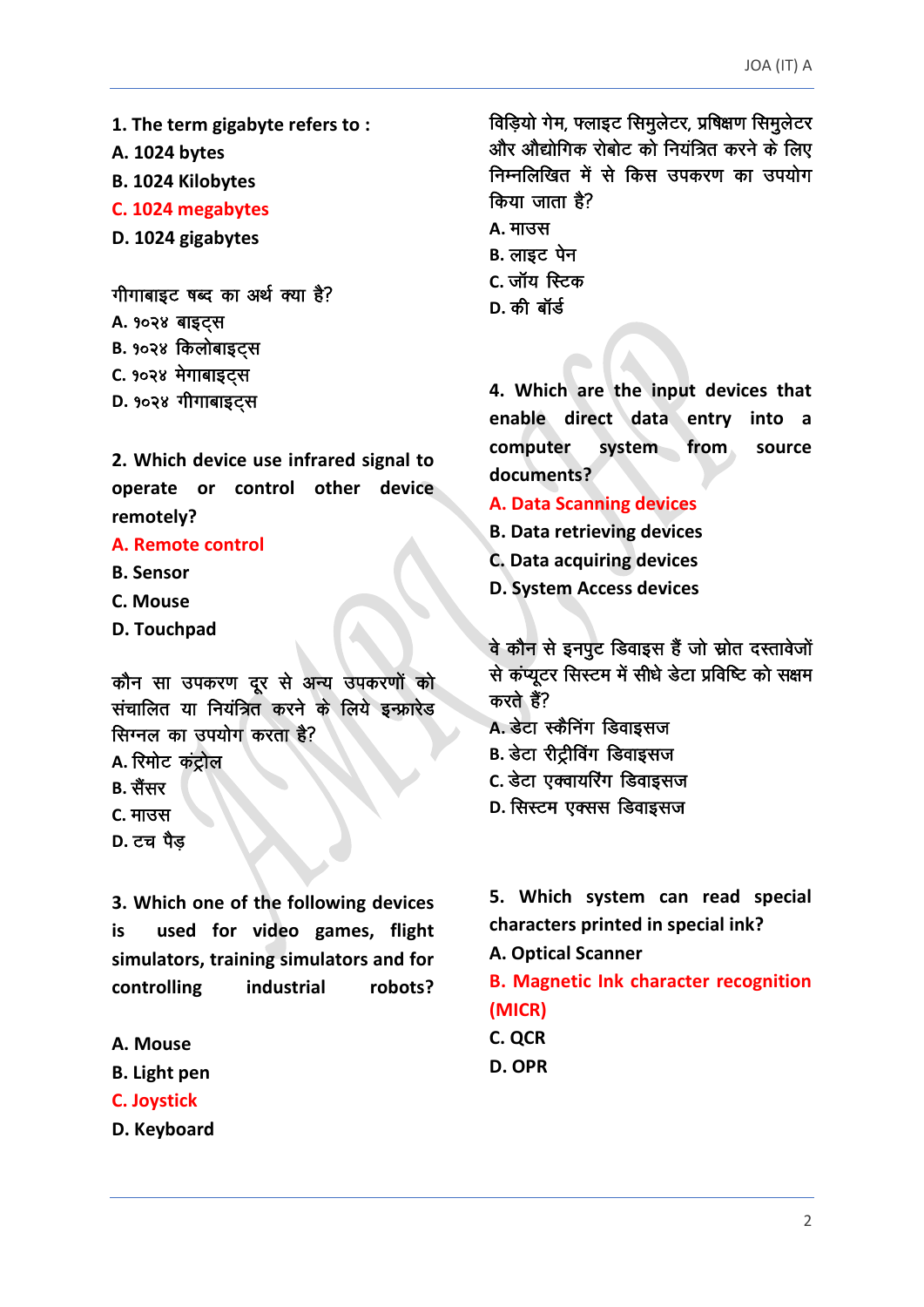कौन सी प्रणाली विषेष स्याही में छपे विषेष वर्णों को पढ सकती है?

A. ऑप्टीकल स्कैनर

B. मैग्नैटिक इन्क कैरैक्टर रिकग्निषन (एम.आई. सी.आर.)

- C. क्यू.सी.आर.
- D. ओ पी आर

6. A collection of wires that connects several devices is called :

- A. Link
- **B.** Bus
- C. Cable
- D. Port

कई डिवाइसज को जोडने वाले तारों के संग्रह को क्या कहा जाता है?

- A. लिंक
- **B.** बस
- C. केबल
- **D.** पोर्ट
- 7. What is the full form of abbreviation
- **POST operation in computer?** A. Power-Off Self-Test
- **B. Power-On Self-Test**
- 
- C. Properly-On Self-Test
- D. Property of System Test

कंप्यूटर विज्ञान में पी.ओ.एस.टी. ऑपरेषन का पूर्ण रूप क्या है?

- A. पावर ऑफ सेल्फ टैस्ट
- **B.** पावर ऑन सेल्फ टैस्ट
- C पोपरली ऑन सेल्फ टैस्ट
- <u>D. प्रोपर्टी ऑफ सिस्टम टैस्ट</u>

8. Which computer application scans text and converts it into a readable form in a computer?

- **A. Optical Scanner Reader**
- **B. Optical Marker Recognition**
- **C. Optical Character Recognition**
- D. Optical Character evaluator

कौन सा कंप्यूटर एप्लिकेषन, टेक्स्ट को स्कैन करता है और उसे कंप्यूटर में पढने योग्य रूप में परिवर्तित कर देता है?

- A. ऑप्टिकल स्कैनर रीडर
- **B.** ऑप्टिकल मार्कर रिकग्नीषन
- C. ऑप्टिकल कैरेक्टर रिकग्नीषन
- D. ऑप्टिकल कैरेक्टर इवैलुएटर

9. Which part of the computer help to store information?

- **A. Disk drive**
- **B. Keyboard**
- **C. Monitor**
- **D. Printer**

कंप्यूटर का कौन सा भाग सूचनाओं को संग्रहित करने में मदद करता है?

- A. डिस्क ड्राइव
- B. की बोर्ड
- C. मॉनीटर
- D. प्रिंटर

10. Which of the following groups consists of only output devices?

- A. Scanner, Printer, Monitor
- **B. Keyboard. Printer. Monitor**
- C. Mouse, Printer, Monitor
- D. Plotter, Printer, Monitor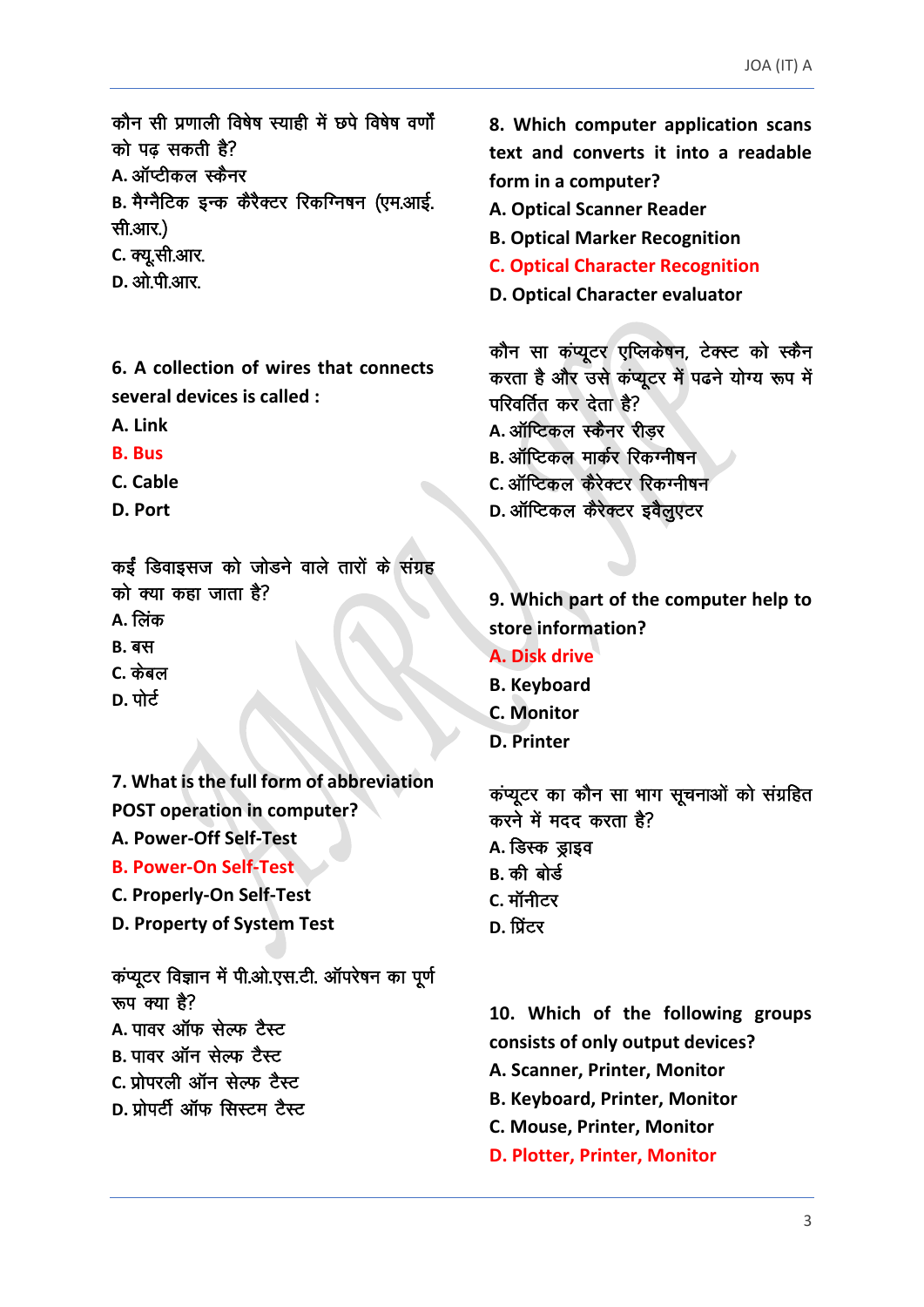निम्नलिखित में से किस समूह में केवल आउटपूट डिवाइस हैं? A. स्कैनर, प्रिंटर, मॉनीटर **B.** की बोर्ड, प्रिंटर, मॉनीटर **C.** माउस, प्रिंटर, मॉनीटर **D.** प्लॉटर, प्रिंटर, मॉनीटर

**11. Microsoft word is an example of:**

**A. Processing device**

**B. Operating system**

- **C. Application software**
- **D. Input device**

माइक्रोसॉफ्ट वर्ड किसका उदाहरण है?

- A. प्रोसेसिंग डिवाइस
- **B.** ऑपरेटिंग सिस्टम
- **C.** एप्लीकेषन सॉफ्टवेयर
- **D.** इनपुट डिवाइस

**12. A series of instructions that tells a computer what to do and how to do, is called :**

## **A. Program**

- **B. Command**
- **C. User response**
- **D. Processor**

निर्देषों की एक श्रृंखला जो कंप्यूटर को बताती है कि क्या करना है और कैसे करना है, क्या  $\sigma$ हलाती है?

- **A.** प्रोग्रैम
- **B.** कमांड
- **C.यूजर रिस्पांस**
- **D.** प्रोसैसर

**13. The brain of any computer system is :**

**A. ALU** 

**B. Memory**

**C. CPU** 

**D. Monitor**

किसी भी कंप्यूटर सिस्टम का मस्तिष्क क्या होता हे?

- **A.** ए.एल.यू.
- **B.** मैमोरी
- **C.** सी.पी.यू.
- **D.** मॉनीटर।

**14. Regarding a VDU, which statement is more correct? A. It is an input device B. It is an output device C. It is a peripheral device**

**D. It is a hardware item**

वी.डी.यू. के संबंध में कौन सा कथन अधिक सही है?

- A. यह एक इनपूट डिवाइस है
- **B.** यह एक आउटपूट डिवाइस है
- **C.** यह एक पेरीफेरल डिवाइस है
- **D.** यह एक हार्डवेयर आइटम है
- **15. CD-ROM is a :**
- **A. Semiconductor memory**
- **B. Memory register**
- **C. Magnetic memory**
- **D. Optical drive**

सी.डी.-आर.ओ.एम. क्या है? A. सेमीकंडक्टर मेमोरी **B.** मेमोरी रजिस्टर **C.** मैग्नेटिक मेमोरी **D.** ऑप्टीकल ड्राइव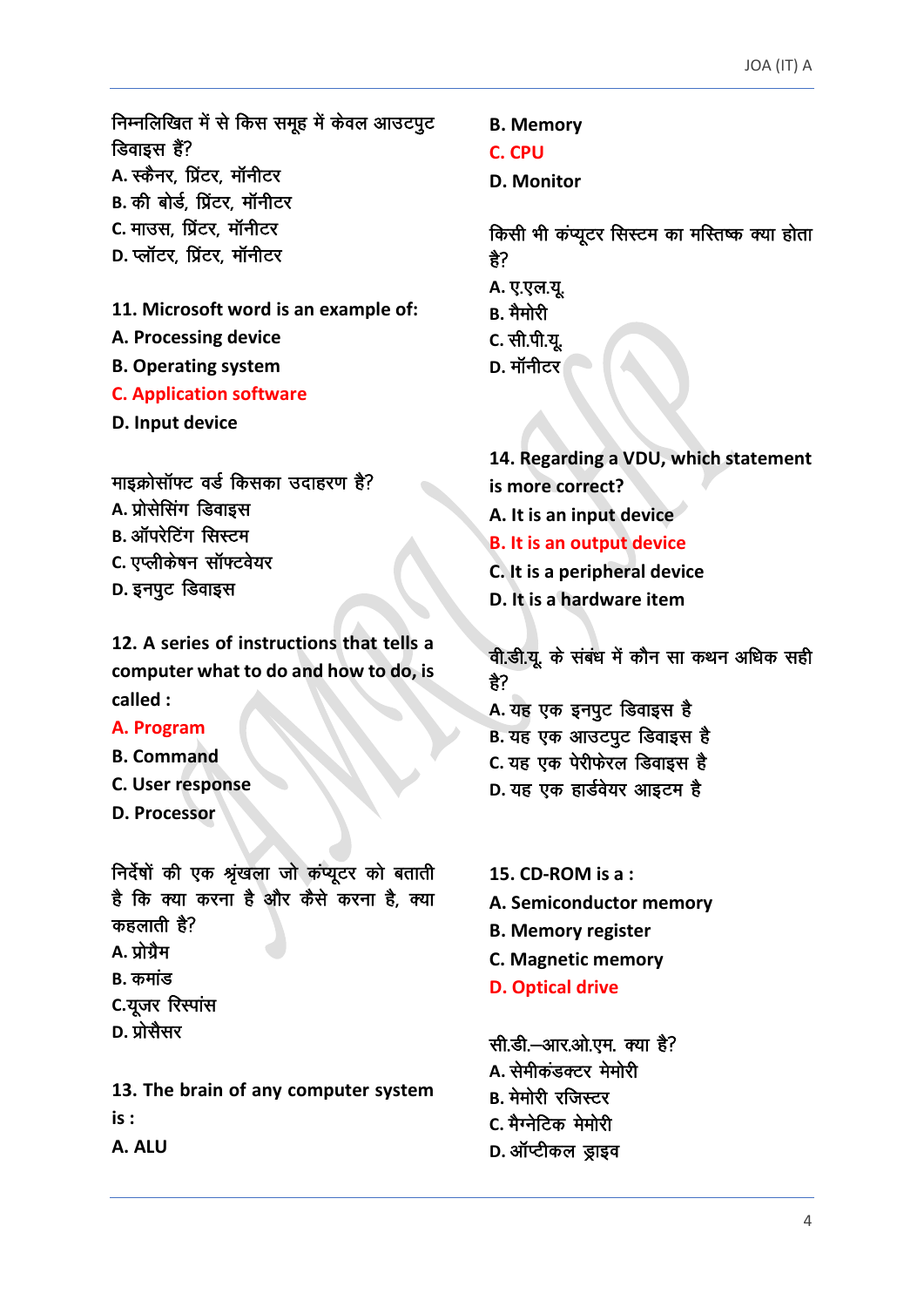16. Total number of columns in excel worksheet are:

A. 16184

- B. 16284
- C. 16384
- D. 16684

एक्सेल वर्कषीट में कॉलम की कूल संख्या कितनी होती है?

- A. 96958
- **B. 95258**
- $C.95358$
- $D.9\xi\xi58$

17. Which of the following storage devices can store the maximum amount of data?

- A. Floppy Disk
- **B. Hard Disk**
- **C. Compact Disk**
- **D. Optical Disk**

निम्नलिखित में से कौन सा स्टोरेज डिवाइस अधिकतम मात्रा में डेटा स्टोर कर सकता है? **A.** फ्लॉपी डिस्क

**B.** हार्ड डिस्क

- C. कॉम्पैक्ट डिस्क
- D. ऑप्टीकल डिस्क

18. Which of the following is not an input device?

A. OCR

**B. Optical scanner** 

- C. Voice recognition device
- Output to D. **COM** (Computer **Microfilm)**

निम्न में से कौन एक इनपूट डिवाइस नहीं है? A. ओ.सी.आर. **B.** ऑप्टिकल स्कैनर C. वॉइस रिकग्नीषन डिवाइस D. सी.ओ.एम. (कंप्यूटर आउटपूट टू माइक्रोफिल्म) 19. The shortcut key .............................. is

used to follow the hyperlink.

- A. Ctrl + Space
- $B.$  Ctrl + Esc.
- C. Ctrl + Click
- D. Ctrl + Enter

षॉर्टकट कूंजी -- हाइपरलिंक को खोलने के लिये प्रयोग की जाती है: A. सीटीआरएल + स्पेष B. सीटीआरएल + ईएससी C. सीटीआरएल + क्लिक  $D.$  सीटीआरएल + एन्टर

20. Which of the following produce the best quality graphic reproduction?

- A. Laser printer
- **B.** Ink jet printer
- C. Plotter
- D. Dot matrix printer

निम्नलिखित में से कौन सबसे अच्छी गुणवत्ता वाली ग्राफिक प्रतिलिपि उत्पन्न करता है? **A. लेजर प्रिंटर B.** इंकजैट प्रिंटर C. प्लॉटर D. डॉट मैट्रिक्स प्रिंटर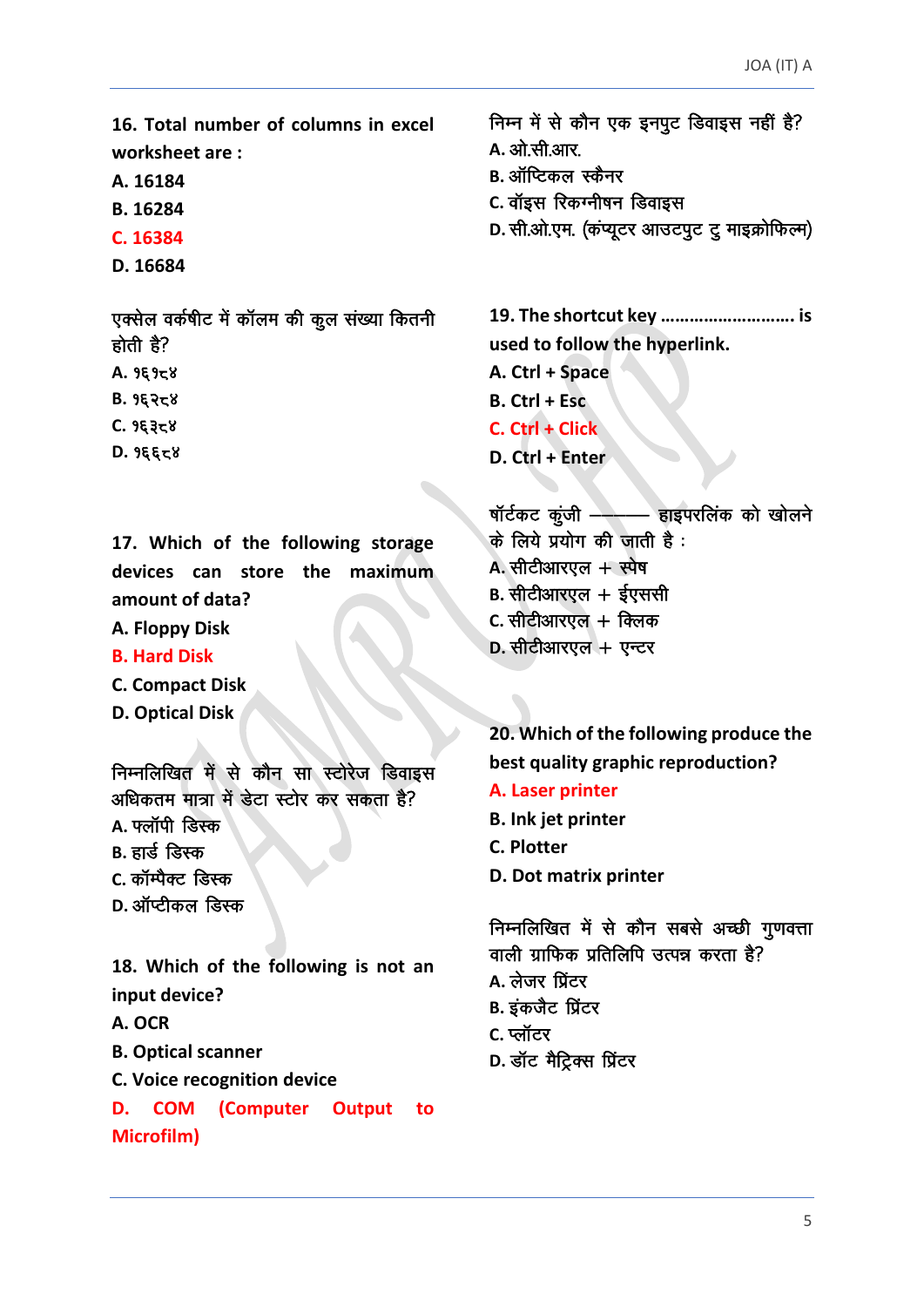**21. Properly arranged data is called:**

**A. Field** 

**B. Words**

**C. Information** 

**D. File**

उचित रूप से व्यवस्थित डेटा को क्या कहा जाता  $\frac{4}{5}$ ?

- A. फील्ड
- **B.** वर्डस
- **C.** इंफोर्मेषन
- **D.** फाईल

**22. Which of the following is required when more than one person use a central computer at the same time?**

**A. Light pen** 

- **B. Mouse**
- **C. Digitizer**
- **D. Terminal**

जब एक से अधिक वयक्ति एक ही समय पर एक केंन्द्रीय कंप्यूटर का प्रयोग करते हैं तब निम्नलिखित में से क्या आवष्यक है ?

- A. लाइटपेन
- **B.** माउस
- **C.** डिजिटाइजर
- **D. टर्मिनल**

**23. The BIOS is the abbreviation of :**

**A. Basic Input Output System** 

**B. Best Input Output System**

**C. Basic Input Output Symbol** 

**D. Base Input Output System**

बी.आइ.ओ.एस. किसका संक्षिप्त रूप है? A. बेसिक इनपुट आउटपुट सिस्टम **B.** बैस्ट इनपुट आउटपुट सिस्टम

**C.** बेसिक इनपुट आउटपुट सिम्बल

D. बेस इनपूट आउटपूट सिस्टम

**24. Which number system is usually followed in a typical 32-bit computer?**

- **A. Binary**
- **B. Decimal**
- **C. Hexadecimal**
- **D. Octal**

एक विषिष्ट ३२-बिट कंप्यूटर में आमतौर पर कौन सी संख्या प्रणाली का पालन किया जाता है?

- **A. बाइनरी**
- **B.** डेसिमल
- **C.** हेग्जाडेसिमल
- **D.** ऑक्टल

**25. Which part of the computer is used for calculating and comparing? A. Disk unit B. Control Unit C. ALU D. Modem**

कंप्यूटर के किस भाग का उपयोग गणना और तलना करने के लिए किया जाता है? **A.** डिस्क युनिट **B.** कंट्रोल यूनिट **C.ए.एल.यू. D. मो**लेम

**26. For Paste Special, the keyboard shortcut key is : A. Tab + Alt + V B. Ctrl + Tab + V C. Ctrl + Delete + V D. Ctrl + Alt + V**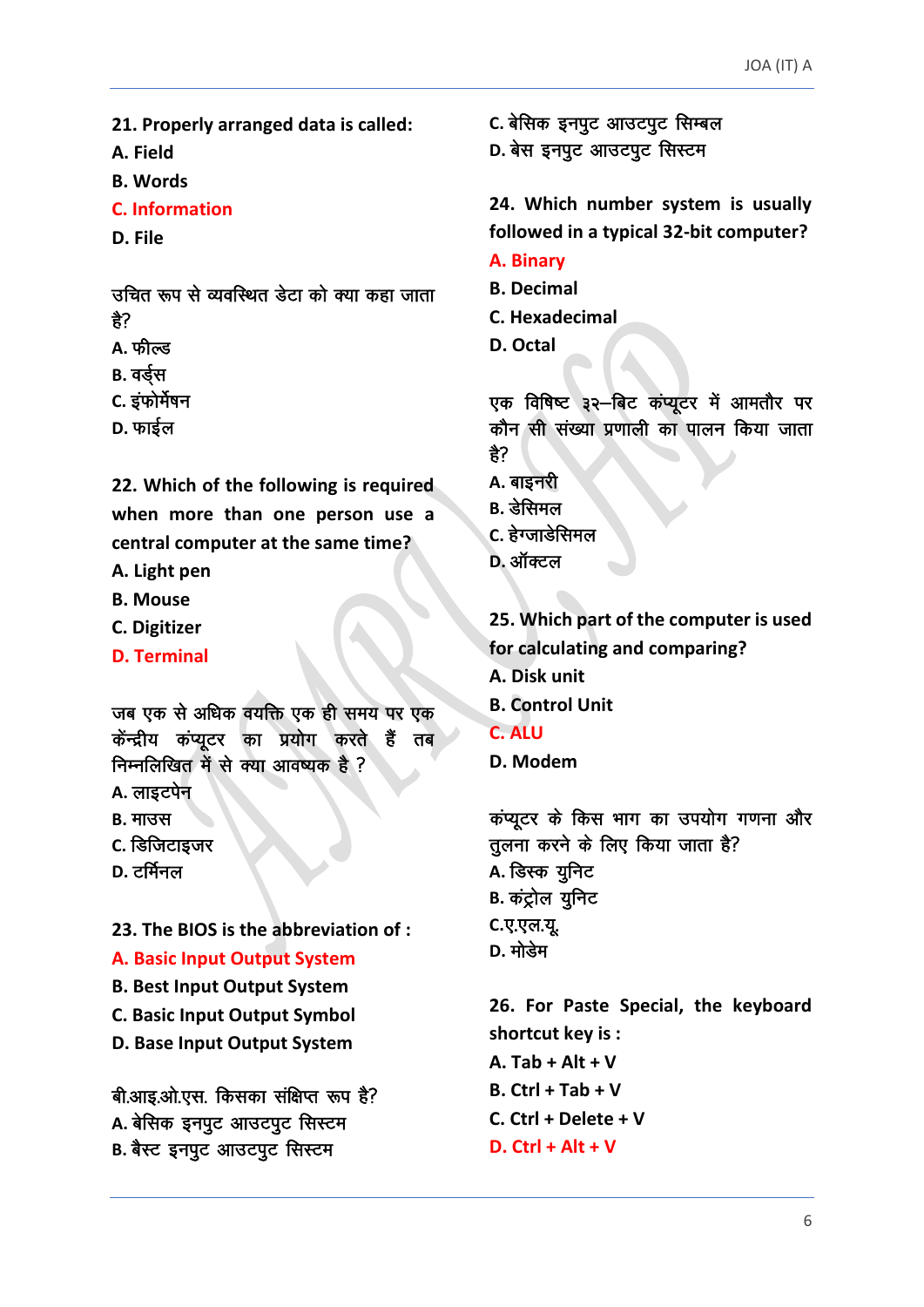पेस्ट स्पेषल के लिये कीबोर्ड षार्टकट कुंजी क्या हे?  $A. \, \dot{C}$ ब + एएलटी + वी  $B.$  सीटीआरएल  $+$  टैब  $+$  वी **C.** सीटीआरएल + डिलीट + वी **D.** सीटीआरएल + एएलटी + वी **27. Which device can understand the difference between data and programs? A. Input device B. Output device C. Memory D. Microprocessor** कौन सा उपकरण डेटा और प्रोग्राम के बीच अंतर को समझ सकता है? A. इनपुट डिवाइस **B.** आउटपूट डिवाइस **C.** मेमोरी **D.** माइक्रोप्रोसेसर **28. Which of the following is a read only memory? A. Floppy Disk B. ROM C. Hard Disk D. RAM** निम्नलिखित में से कौन सी रीड ओनली मेमोरी  $\frac{2}{5}$ A. फ्लॉपी डिस्क **B.** आर.ओ.एम. **C.** हार्ड डिस्क **D.** आर.ए.एम.

**29. Which unit holds data temporarily? A. Input unit**

**B. Secondary storage unit C. Output Unit D. Primary Memory Unit** कौन सी युनिट अस्थायी रूप से डेटा रखती है? A. इनपुट यूनिट **B.** सैकडरी स्टोरेज यूनिट **C.** आउटपूट यूनिट **D.** प्राइमरी मेमोरी यूनिट **30. Reading data is performed in magnetic disk by : A. Read/write heads B. Sectors C. Track D. Lower surface** डेटा पढ़ना, मैग्नेटिक डिस्क में किसके द्वारा  $\theta$ किया जाता है? A. रीड़ / राइट हैड़स **B.** सैक्टर्स **C.** ट्रैक **D.** लोअर सरफेस **31. Shortcut key to open dialog box in MS-Word is : A. F12 B. Shift + F12 C. Alt + F12 D. Ctrl + F12** एमएस-वर्ड में डायलॉग बॉक्स खोलने की षॉर्टकट कूंजी क्या है? A. एफ–१२ **B.** पिफ्ट + एफ-१२ **C.**एएलटी + एफ-१२ **D.** सीटीआरएल + एफ- १२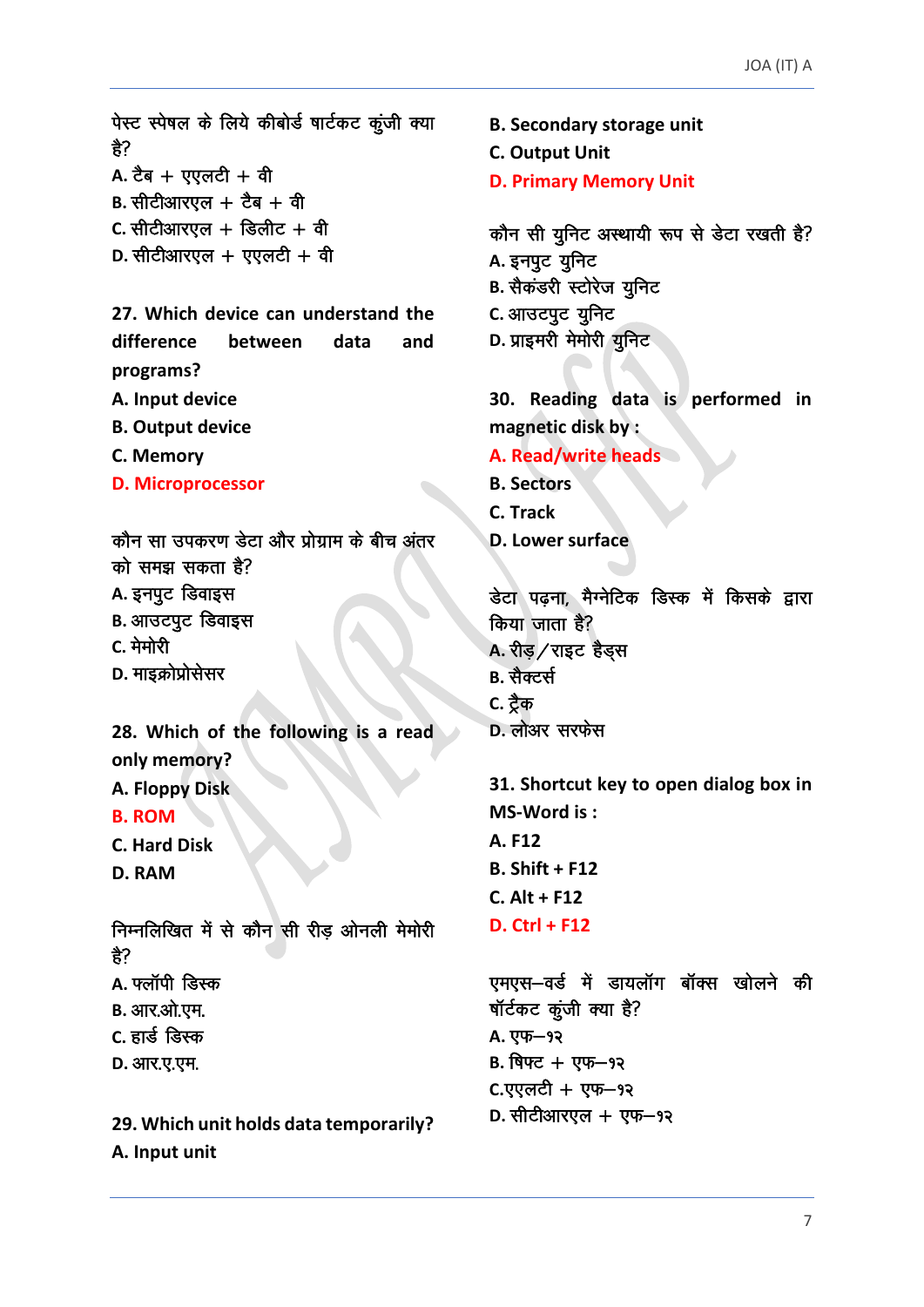32. You can detect spelling and grammar errors by pressing : A. Shift  $+ F7$ 

 $B.$  Ctrl + F7

 $C.$  Alt + F7

**D.F7** 

निम्नलिखित में से किसको दबाकर आप वर्तनी और व्याकरण की त्रुटियों का पता लगा सकते ੜੇ? A. षिफ्ट + एफ-७

- **B.** सीटीआरएल + एफ७
- C. एएलटी + एफ-७
- **D. एफ-७**

33. Portion of a document in which you set certain page formatting option is:

- A. Page
- **B. Document**
- **C. Section**
- D. Page setup

दस्तावेज का वह भाग जिसमें आपने निष्चित पेज फॉर्मेटिंग ऑप्षन सैट किया है, क्या कहलाता है?

- **A.** पेज
- **B.** डॉक्यमेंट
- C. सैक्षन
- D. पेज सैटअप

34. Portrait and Landscape are:

#### A. Page layout

- **B. Paper size**
- C. Page orientation
- D. Page colour

पोर्ट्रेट और लैण्डस्केप क्या हैं? A. पेज लेआउट **B.** पेपर साइज

C. पेज ओरिएंटेषन ת לה $\pi$ 

35. How many different types of alignments are used in MS-Word?

- $A.3$
- $B.4$
- $C.6$
- $D.2$

एमएस-वर्ड में कितने प्रकार के अलाइनमेंट का प्रयोग किया जाता है?

- A.  $3$
- $B.8$
- $C. \epsilon$
- $D.3$

36. Number of bits in 'EBCDIC' code for computing are:

- A. Eight bits
- **B.** Eighteen bits
- C. Twenty-eight bits
- D. Seven hits

कंप्यूटिंग के लिये ई.बी.सी.डी.आई.सी. कोड़ में बिट्स की संख्या कितनी होती है? A. <del>८</del> बिट्स B. १८ बिट्स C. २८ बिट्स D. ७ बिट्स

37. Number system having base 16 are known as :

- A. Whole numbers
- **B. Hexadecimal**
- **C. Exponential integers**
- D. Mantissa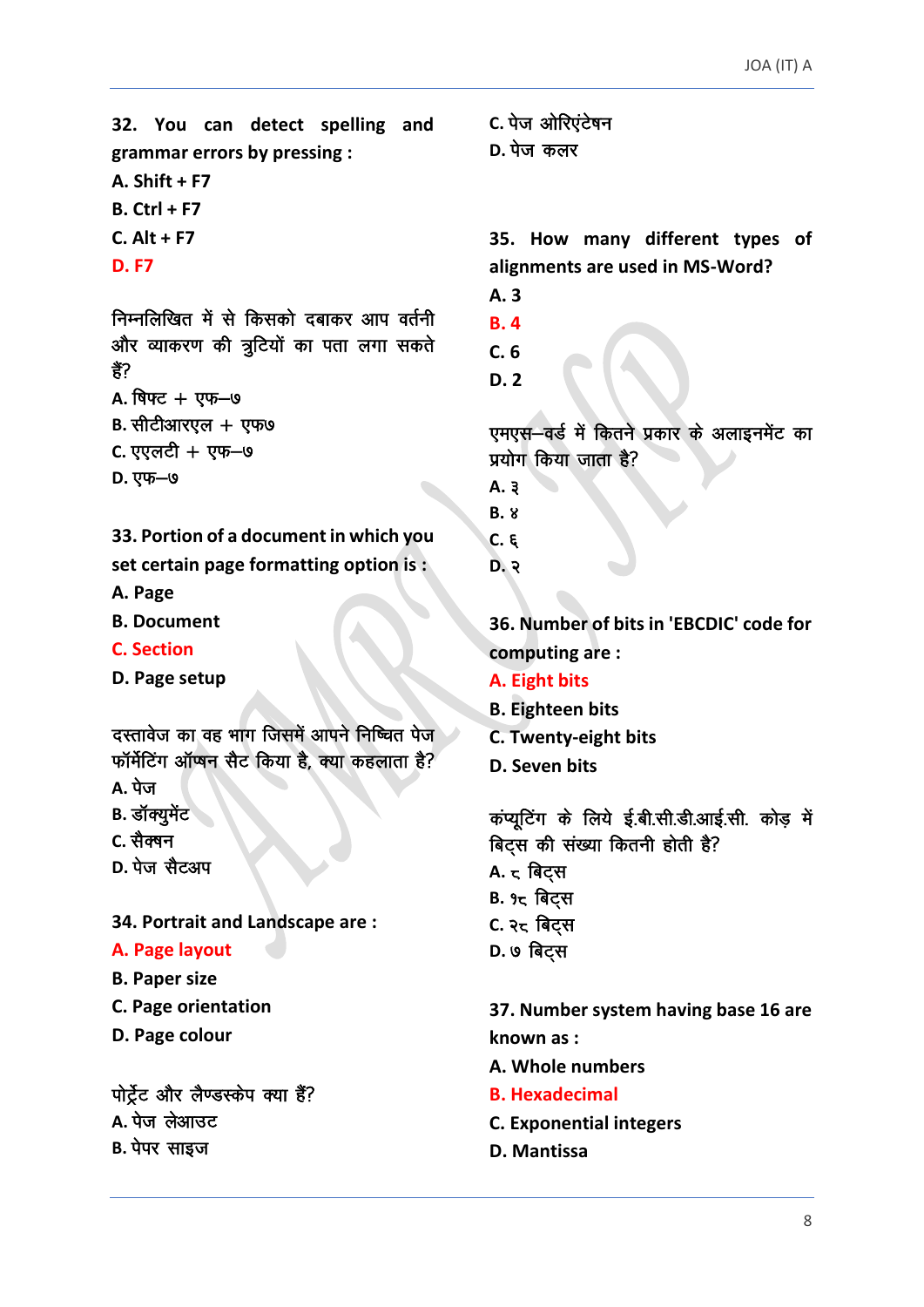बेस १६ वाली संख्या प्रणाली क्या कहलाती है? A. पर्णांक

- B. हैग्जाडेसिमल
- C.एक्सपोनेंषियल इंटीजर्स
- **D. मेंटि**स्सा
- 38. How many Function keys are in Key
- **Board?** A. 10
- **B.12**
- $C. 15$
- $D.16$

की बोर्ड में कितनी फंक्षन कूंजियाँ होती हैं?

- A. 90
- $B.99$
- $C.99$
- D. 98

39. One value which is written with a mantissa and exponent is called :

- A. Exponent
- **B. Mantissa**
- C. Base power
- **D. Floating point number**

एक मान जो मेंटिस्सा और एक्सपोनेंट के साथ लिखा जाता है, क्या कहलाता है?

- A. एक्सपोनेंट
- **B.** मेंटिस्सा
- C. बेस पावर
- D. फ्लोटिंग पॉइंट नंबर

40. Short cut key to open new workbook is: A.  $Ctrl + F1$  $B.$  Ctrl + N  $C.$  Ctrl + X  $D.$  Ctrl + P नई कार्यपुस्तिका खोलने के लिए षॉर्टकट कूंजी क्या है? A. सीटीआरएल  $+$  एफ?

- $B.$  सीटीआरएल + एन C. सीटीआरएल  $+$  एक्स
- $D.$  सीटीआरएल + पी
- to search for and correct words in document.
- A. Copy and Paste
- **B. Find and Replace**
- **C. Header and Footer**
- **D. Print and Print preview**

दस्तावेज में षब्दों को खोजने और सही करने के लिए उपयोगकर्ता किन कमांडस का प्रयोग कर सकता है?

- A. कॉपी और पेस्ट
- B. फाइंड और रिप्लेस
- C. हैडर और फूटर
- D. प्रिंट और प्रिंट प्रीव्य

42. Which one of the following technology is used in Compact Disk  $(CD)?$ 

- A. Mechanical
- **B.** Electrical
- **C. Electro Magnetic**
- **D. Laser**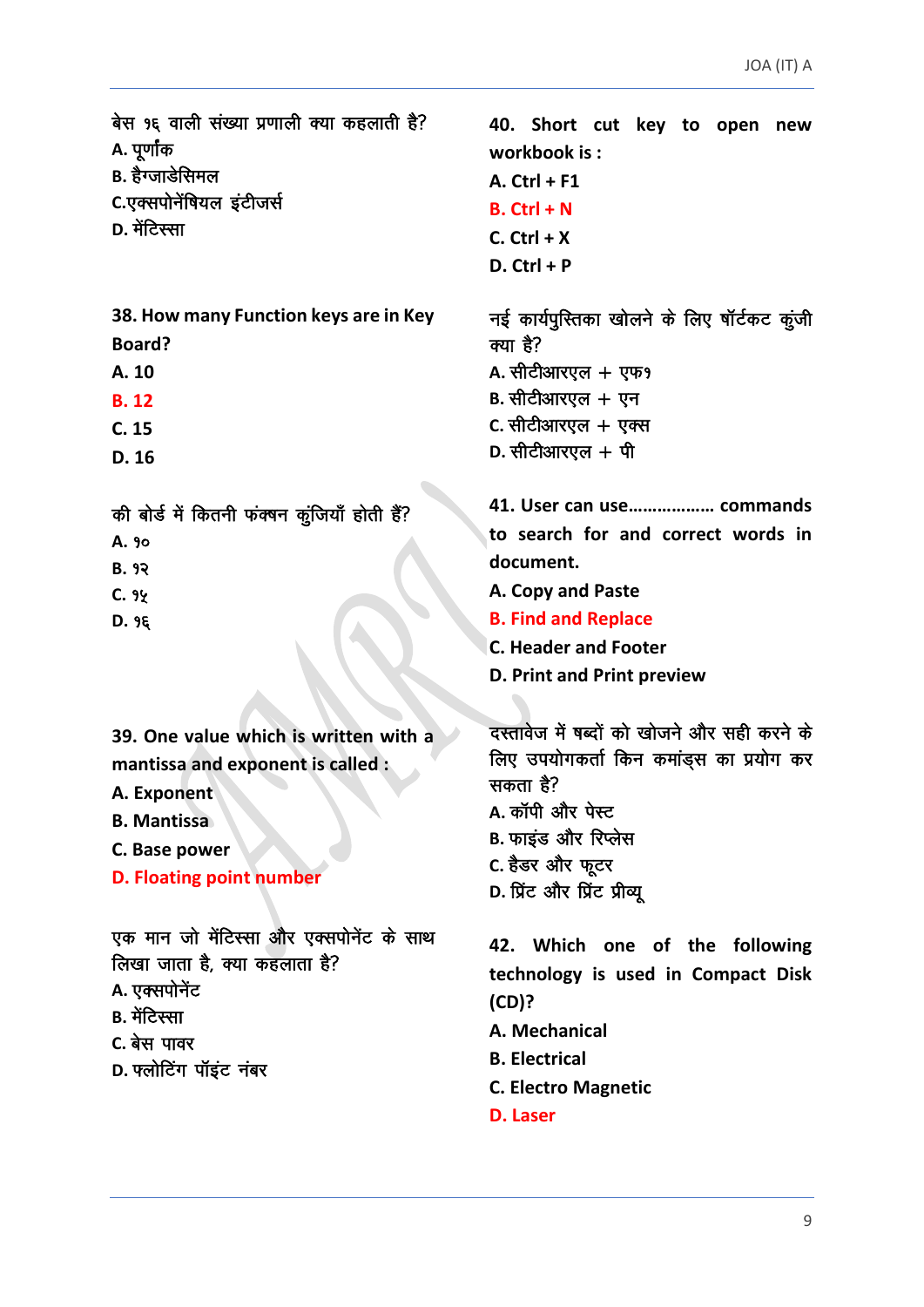कॉम्पैक्ट डिस्क (सीडी) में निम्नलिखित में से कौन सी तकनीक का उपयोग किया जाता है? A.यांत्रिक

- **B.** विद्यतीय
- C. विद्युत चूंबकीय
- $D.$  लेजर

43. EEPROM stands for:

A. Electrically Erasable Programmable **Read Only Memory** 

**B. Electronic Erasable Programmable Read Only Memory** 

C. Easily Erasable Programmable Read **Only Memory** 

D. Easily Erasable Programmable **Read/ Write Only Memory** 

ई.ई.पी.आर.ओ.एम. का क्या मतलब है?

A. इलैक्ट्रीकली इरेजेबल प्रोग्रैमेबल रीड ओनली मेमोरी

B. इलैक्ट्रोनिक इरेजेबल प्रोग्रैमेबल रीड ओनली मेमोरी

C. ईजिली इरेजेबल प्रोग्रैमेबल रीड ओनली मेमोरी D. ईजिली इरेजेबल प्रोग्रैमेबल रीड/राइट ओनली मेमोरी

44. Which one of the following is not an antivirus?

- A. McAfee
- **B. Kaspersky**
- C. Nimda
- D. Panda

## निम्नलिखित में से कौन एक एंटीवायरस नहीं है?

- A. मैकएफी
- **B.** कैस्परस्काई
- C. निम्डा
- D. पाण्डा

45. Full Form of UPS is:

A. Uninterruptible Power Synchronous **Software** 

**B. Uninterruptible Power Supply** 

Universal Power Synchronous  $\mathsf{C}$ . **Software** 

**D. Universal Power Supply** 

यू.पी.एस. का पूर्ण रूप क्या है? A. अनइटैरप्टिबल पावर सिनक्रोनस सॉफ्टवेयर **B. अनइटैरप्टिबल पावर सप्लाई** C.यूनिवर्सल पावर सिनक्रोनस सॉफ्टवेयर D.यूनिवर्सल पावर सप्लाई

46. The shortcut key to align right the selected text is:

 $A.$  Ctrl +  $L$  $B.$  Ctrl + R  $C.$  Ctrl + J  $D.$  Ctrl + U

चयनित टेक्स्ट को राइट अलाइन करने के लिए षार्टकट कूंजी क्या है? A. सीटीआरएल  $+$  एल  $B.$  सीटीआरएल + आर C. सीटीआरएल  $+$  जे  $D.$  सीटीआरएल + यू

- 47. CD-ROM stands for:
- A. Compactable Read Only Memory
- **B. Compact Data Read Only Memory**
- **C. Compact Disk Read Only Memory**

D. Compactable Disk Read Only **Memory**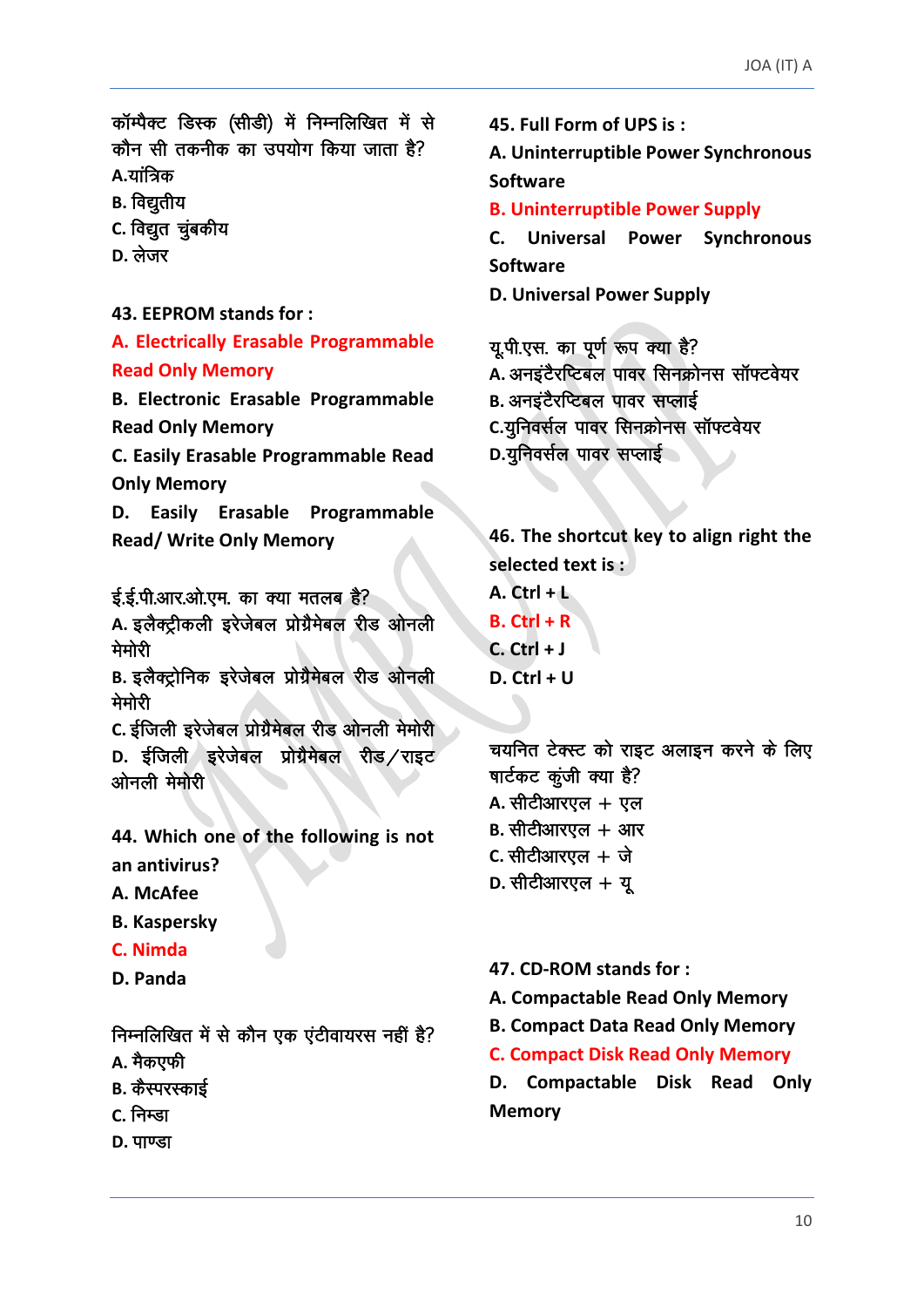सी.डी.-आर.ओ.एम. का पूर्ण रूप क्या है? A. कॉम्पैक्टेबल रीड ओनली मेमोरी B. कॉम्पैक्ट डेटा रीड ओनली मेमोरी C. कॉम्पैक्ट, डिस्क रीड ओनली मेमोरी D. कॉम्पैक्टेबल डिस्क रीड ओनली मेमोरी

48. MS Power Point is a:

#### **A. Presentation software**

**B. Spread sheet** 

**C. Programming Language** 

**D. Word Document** 

एमएस पावर पॉइंट क्या है? A. प्रस्तुतिकरण सॉफ्टवेयर B. स्प्रैड षीट C. प्रोग्रैमिंग भाषा D. वर्ड दस्तावेज

49. In which generation of Computers the networking like LAN & MAN started?

- A. Second generation
- **B. Third generation**
- **C. Fourth generation**
- D. Fifth generation

कंप्यूटर की किस पीढी में एल.ए.एन. और एम.ए. एन. जैसी नेटवर्किंग की षुरूआत हुई?

A. दूसरी पीढी

- **B.** तीसरी पीढी
- C. चौथी पीढी
- D. पाँचवी पीढी

50. Short cut key to close a workbook is:

#### A.  $Ctrl + W$

 $B.$  Ctrl + P

 $C.$  Ctrl + V  $D.$  Ctrl + C

किसी कार्यपुस्तिका को बंद करने की षॉर्टकट कुंजी क्या है? A. सीटीआरएल  $+$  डब्लू  $B.$  सीटीआरएल + पी  $c.$  सीटीआरएल  $+$  वी D. सीटीआरएल  $+$  सी

51. High speed Ethernet works on : A. Coaxial cable **B. Twisted pair cable C. Optical fibre D. Thick twisted cable** 

हाई स्पीड़ ईथरनेट किस पर काम करता है? A. कोएक्सियल केबल **B.** टिवस्टड पेयर केबल C. ऑप्टिकल फाइबर D. मोटी टिवस्टड़ केबल

52. SATA port is used in :

- A. Scanner
- **B. Monitor**
- C. Keyboard
- **D. Motherboard**

एसएटीए (साटा) पोर्ट का उपयोग किसके लिए किया जाता है? **A.** स्कैनर

- в. मॉनीटर
- C. की बोर्ड
- D. मदरबोर्ड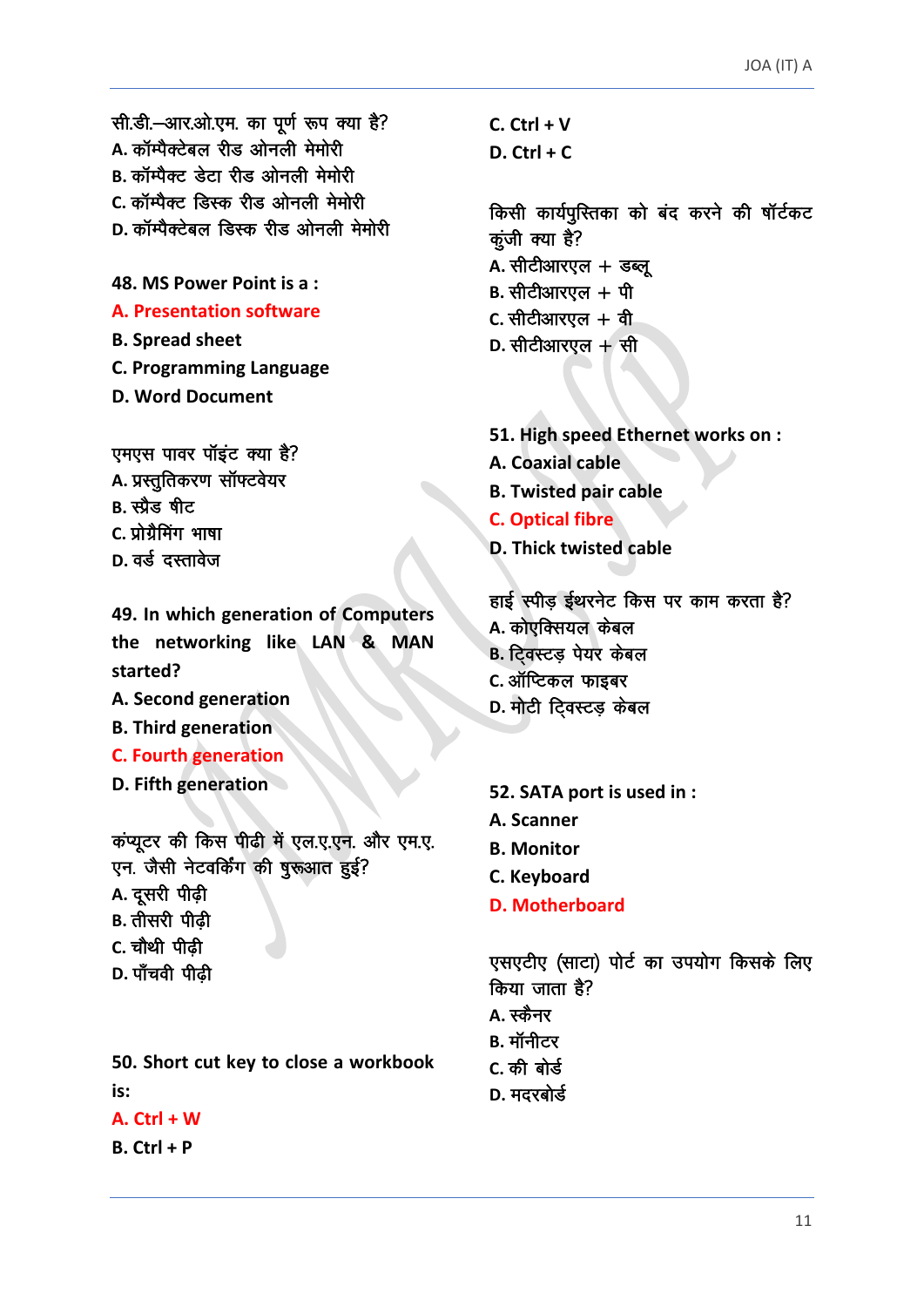53. Which file format cannot be added to a Word document?

- A. .png
- B. .jpg
- C. .kpz
- D. .gif

वर्ड दस्तावेज में कौन सा फाइल फॉर्मेट नहीं जोड़ा जा सकता है?

- A. पीएनजी
- **B.** जेपीजी
- C. केपीजेड
- D. जीआईएफ

54. Full form of LCD is:

#### **A. Liquid Crystal Displays**

- **B. Liquid Crystal Data**
- C. Liquid Chrome Data
- **D. Liquid Chrome Displays**

एलसीडी का पूर्ण रूप क्या है?

- A. लिक्विड क्रिस्टल डिस्प्लेज
- **B.** लिक्विड क्रिस्टल डेटा
- C. लिक्विड क्रोम डेटा
- D. लिक्विड क्रोम डिस्प्लेज

55. Which of the following is main component of multimedia?

- A. Floppy disk
- **B.** Hard disk
- **C. Sound card**

D. Magnetic tape

निम्नलिखित में से कौन मल्टीमीडिया का मुख्य ਬਟਨ ਵੈ $\overline{?}$ A. फ्लॉपी डिस्क **B.** हार्ड डिस्क

C. साउंड कार्ड

D. मैग्नैटिक टेप

56. Which of the following is an audio output device?

- A. Microphone
- **B. Speaker**
- **C. Monitor**
- D. Printer

निम्न में से कौन एक ऑडियो आउटपुट डिवाइस है? A. माइक्रोफोन **B.** स्पीकर

- C. मॉनिटर
- D. प्रिंटर

57. The shortcut key to make the selected text Italic is:  $A.$  Alt + I  $B.$  Shift + I  $C.$  Ctrl + I D. Space + H

चयनित टेक्स्ट को इटैलिक बनाने की षार्टकट कूंजी क्या है? A. एएलटी  $+$  आई  $B.$  षिफ्ट + आई  $c.$  सीटीआरएल + आई  $D.$  स्पेष + एच

58. Default name of the first sheet in any computer excel workbook is:

- A. One
- **B.** Sheet 1
- C. Sheet one
- D. First sheet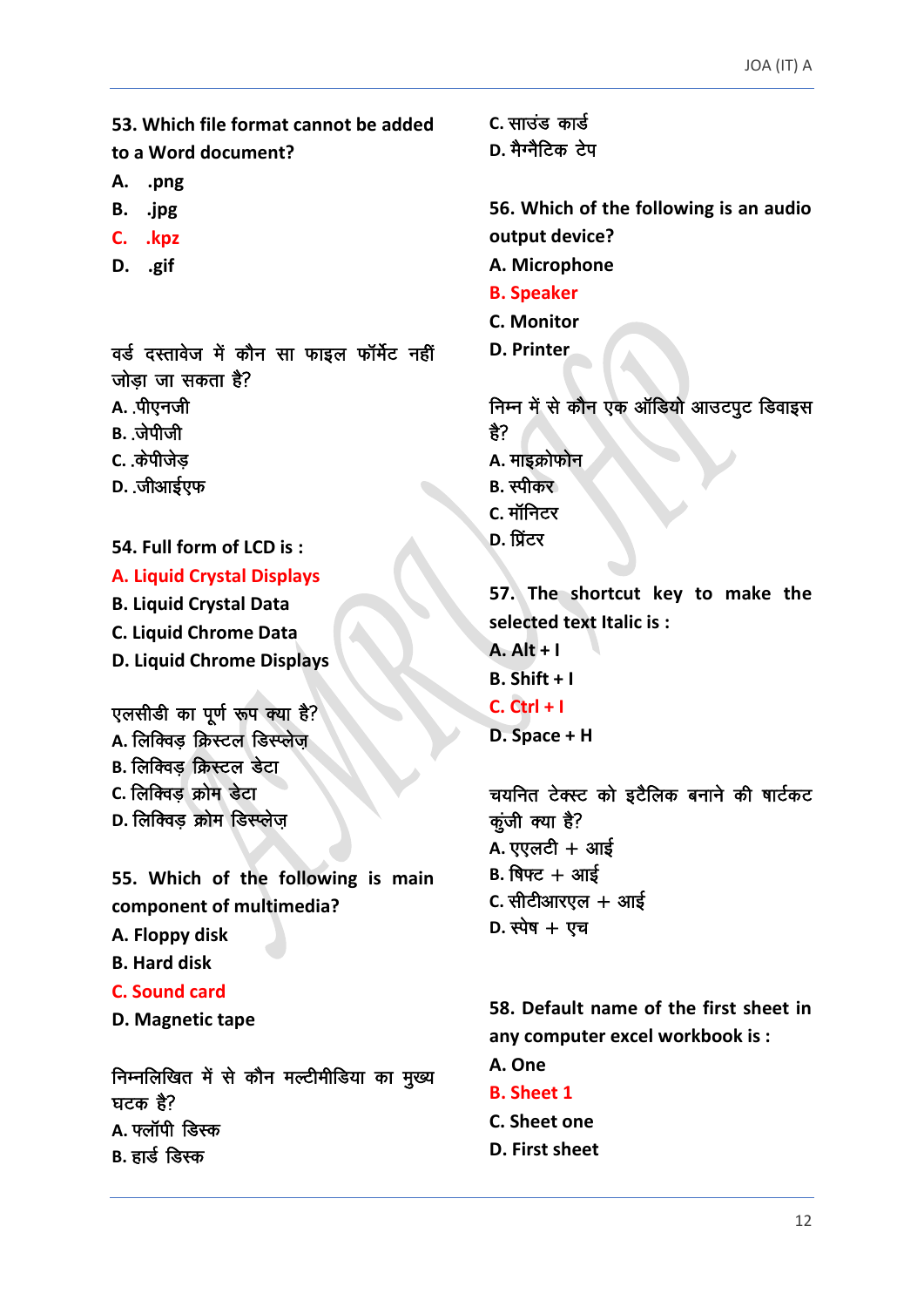किसी भी कंप्यूटर एक्सेल कार्यपुस्तिका में पहली षीट का डिफॉल्ट नाम क्या होता है?

**A.** वन

- **B.** षीट. 1
- C. षीट वन
- D. फर्स्ट षीट

59. Which one of the following folders is an intermediate storage for deleted files?

- **A. Documents**
- **B. Downloads**
- **C. Recycle Bin**
- D. My Computer

निम्न में से कौन सा फोल्डर डिलीट हुई फाइलों

- के लिए मध्यवर्ती भंडारण होता है?
- A. डोक्यूमेंट्स
- **B.** डाउनलोड्स
- C. रिसाईकल बिन
- D. माय कंप्यूटर

60. Short cut key to delete a file without allowing it to store in recycle bin is:

- A. Delete
- **B. Shift + Delete**
- C. Ctrl + Delete
- D. Alt + Delete

किसी फाइल को रीसायकल बिन में स्टोर किए बिना डिलीट करने के लिए षार्टकट कूंजी क्या है?

- д. डिलीट
- $B.$  षिफ्ट + डिलीट
- $c.$  सीटीआरएल + डिलीट
- $D.$  एएलटी + डिलीट

61. Cambria, Verdana, Times New Roman are the name of :

- A. Highlights
- **B. Font Style**
- C. Text
- **D.** Alignment

कैम्ब्रिया, वर्दाना, टाइम्स न्यू रोमन किसके नाम हैं?

- A. हाईलाइट्स
- **B.** फॉन्ट स्टाईल
- C. टैक्स्ट
- D. अलाइनमैन्ट

62. The file system "NTFS" stands for :

- A. New Type File System
- **B. Never Terminated File System**

**C. New Technology File System** 

**D. Non Terminated File System** 

फाइल सिस्टम 'एनटीएफएस' का अर्थ क्या है? A. न्यू टाइप फाइल सिस्टम B. नैवर टर्मिनेटड़ फाइल सिस्टम C. न्यू टैक्नोलोजी फाइल सिस्टम D. नोन टर्मिनेटड फाइल सिस्टम

63. Which one of the following commands allow to show the contents of disk widely on screen?

- A. Dir/p
- B. Dir/b
- C. Dir/w
- D. Dir/ow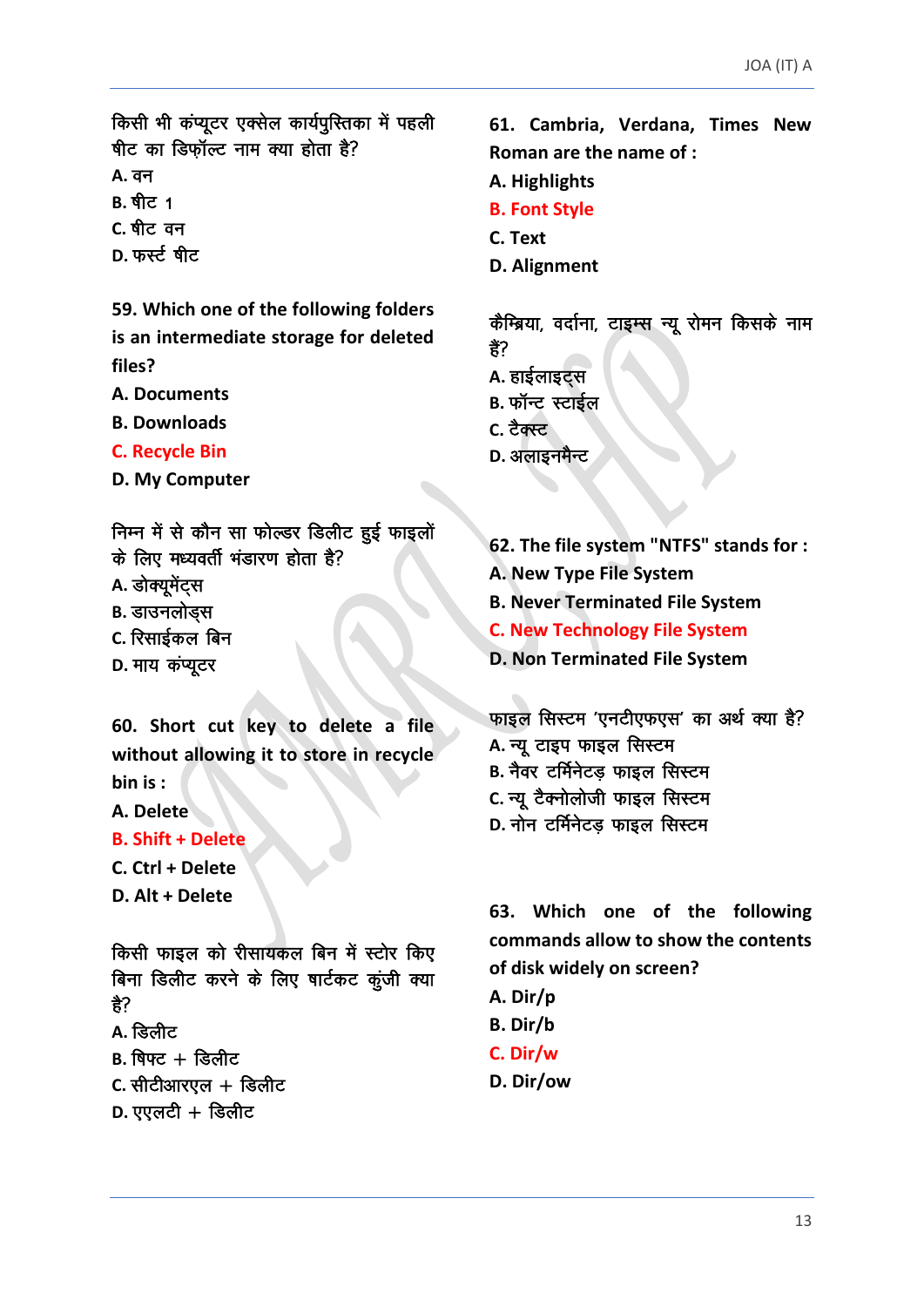निम्न में से कौन सा कमांड स्क्रीन पर डिस्क की सामग्री को वाईड रूप में दिखाने की अनुमति देता है?

- A. डीआईआर / पी
- **B.** डीआईआर ∕बी
- C. डीआईआर ∕ डब्ल्
- D. डीआईआर /ओडब्ल

64. Which one of the following term is not related with font?

#### A. Font grammar

- **B. Font colour**
- C. Font size
- D. Font face

निम्नलिखित में से कौन सा षब्द फॉन्ट से संबंधित नहीं है? A. फॉन्ट ग्रामर B. फॉन्ट कलर C. फॉन्ट साइज

 $D.$  फॉन्ट फेस

65. In copycon command, con stands for what?

- A. Control
- **B. Console**
- C. Contrast
- D. Contents

कॉपीकॉन कमांड में कॉन का मतलब क्या है?

- A. कंटोल
- **B.** कंसोल
- C. कंट्रास्ट
- D. कंटैन्ट्स

66. Which one of the following bars appear at the bottom of the computer desktop?

- A. Task bar
- **B. Tool bar**
- C. Title bar
- D. Menu bar

निम्न में से कौन सा बार कंप्यूटर डेस्कटॉप पर नीचे दिखाई देता है? A. टास्क बार **B.** टूल बार C. टाइटल बार D. मेनू बार

67. Network Interface Card (NIC) is generally used for:

- **A. Connectivity**
- **B. Programming**
- **C. Printing**
- D. Deleting

नेटवर्क इंटरफेस कार्ड (एनआइसी) आमतौर पर किसके लिए प्रयोग किया जाता है? A. कनैक्टिविटी B. प्रोग्रैमिंग

- c. प्रिंटिंग
- D. डिलीटिंग

68. Select all the text in MS Word document by : A. Ctrl+S

- **B. Ctrl+C**
- C. Ctrl+D
- $D.$  Ctrl+A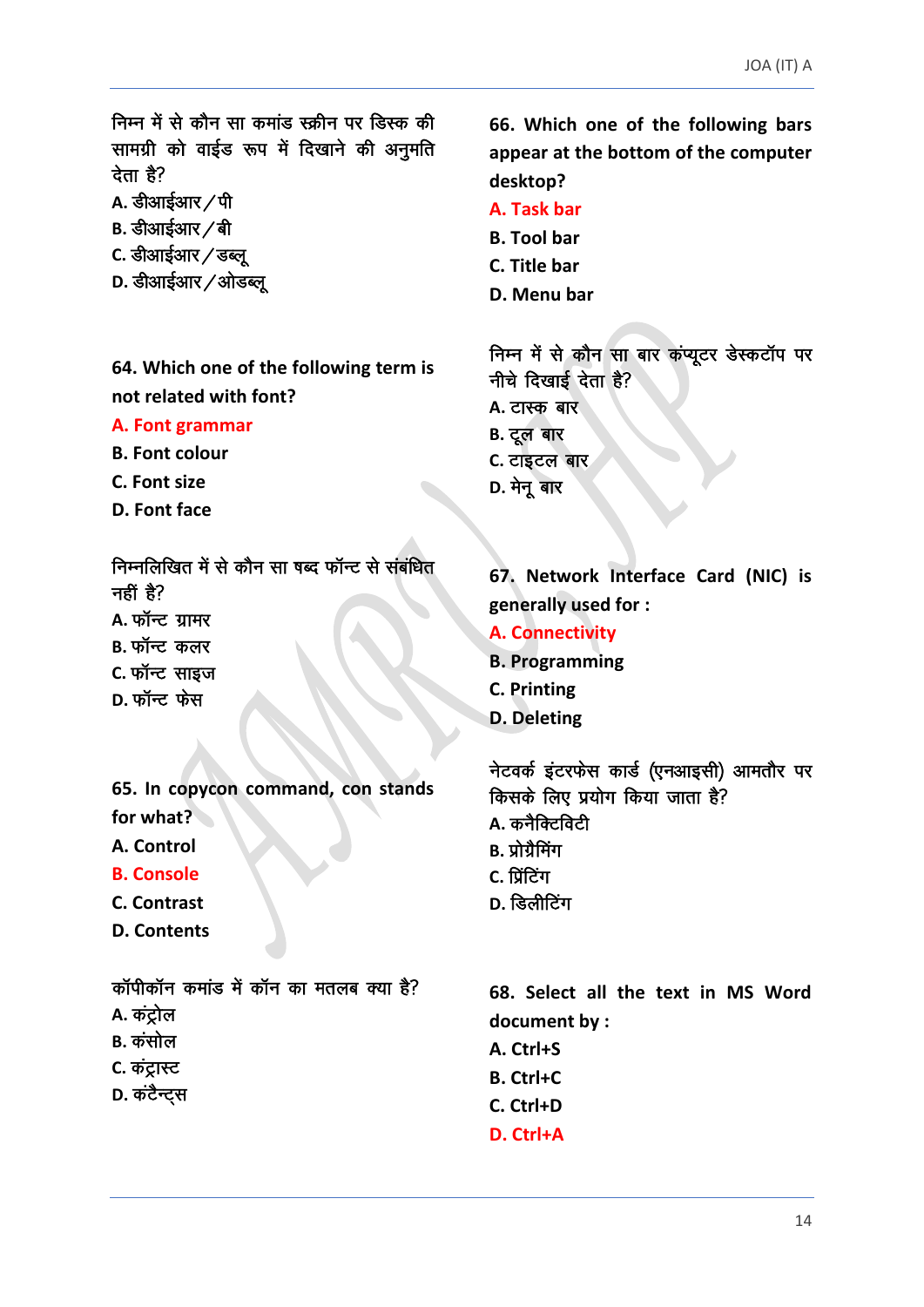एमएस वर्ड दस्तावेज में सारे टेक्स्ट का चयन किसके द्वारा किया जाता है?  $A.$  सीटीआरएल  $+$  एस  $B.$  सीटीआरएल  $+$  सी  $C.$  सीटीआरएल  $+$  डी

 $D.$  सीटीआरएल  $+$  ए

**69. An action that uses a software to restart a computer without removing the computer's power is known as :**

- **A. Hard Booting**
- **B. Soft booting**
- **C. Cold booting**
- **D. None of the above**

कप्यूटर की पावर को हटाए बिना कप्यूटर को रीस्टार्ट करने के लिए सॉफ्टवेयर का उपयोग करने वाली एक क्रिया को क्या कहा जाता है?

- A. हार्ड बटिंग
- **B.** सॉफ्ट बूटिंग
- **C.** कोल्ड बटिंग
- **D.** उपरोक्त में से कोई नहीं

**70. Which one of the following is the correct shortcut key to restart the computer? A. Shift-Alt-Delete** 

- 
- **B. Ctrl-Shift-Delete**
- **C. Ctrl-Alt-Delete**

**D. Ctrl-Alt-Shift**

कंप्यूटर को रीस्टार्ट करने के लिए निम्न में से कौन सी सही षॉर्टकट कूंजी है? **A.** षिफ्ट + एएलटी + डिलीट  $B.$  सीटीआरएल  $+$  षिफ्ट  $+$  डिलीट  $c.$  सीटीआरएल + एएलटी + डिलीट **D.** सीटीआरएल + एएलटी + षिफ्ट

**71. Who was the leader of Dhami movement in Himachal Pradesh?**

- **A. Swami Parmanand**
- **B. Mahatma Gandhi**
- **C. Lala Hardyal**
- **D. Bhagmal Sautha**

हिमाचल प्रदेष में धामी आन्दोलन के नेता कौन श्रे?

- **A.** स्वामी परमानंद
- **B. महात्मा गाँधी**
- **C.** लाला हरदयाल
- **D.** भागमल सौठा

**72. What was the ancient name of Baijnath? A. Mahasu B. Nahan C. Lokgram D. Kirigram**

बैजनाथ का प्राचीन नाम क्या था? **A.** महासू **B.** नाहन **C.** लोकग्राम **D.** कीरीग्राम

**73. Swan River (Also called River of Sorrows) flows through which of the following districts of Himachal Pradesh?**

- **A. Una**
- **B. Kangra**
- **C. Lahaul Spiti**
- **D. Shimla**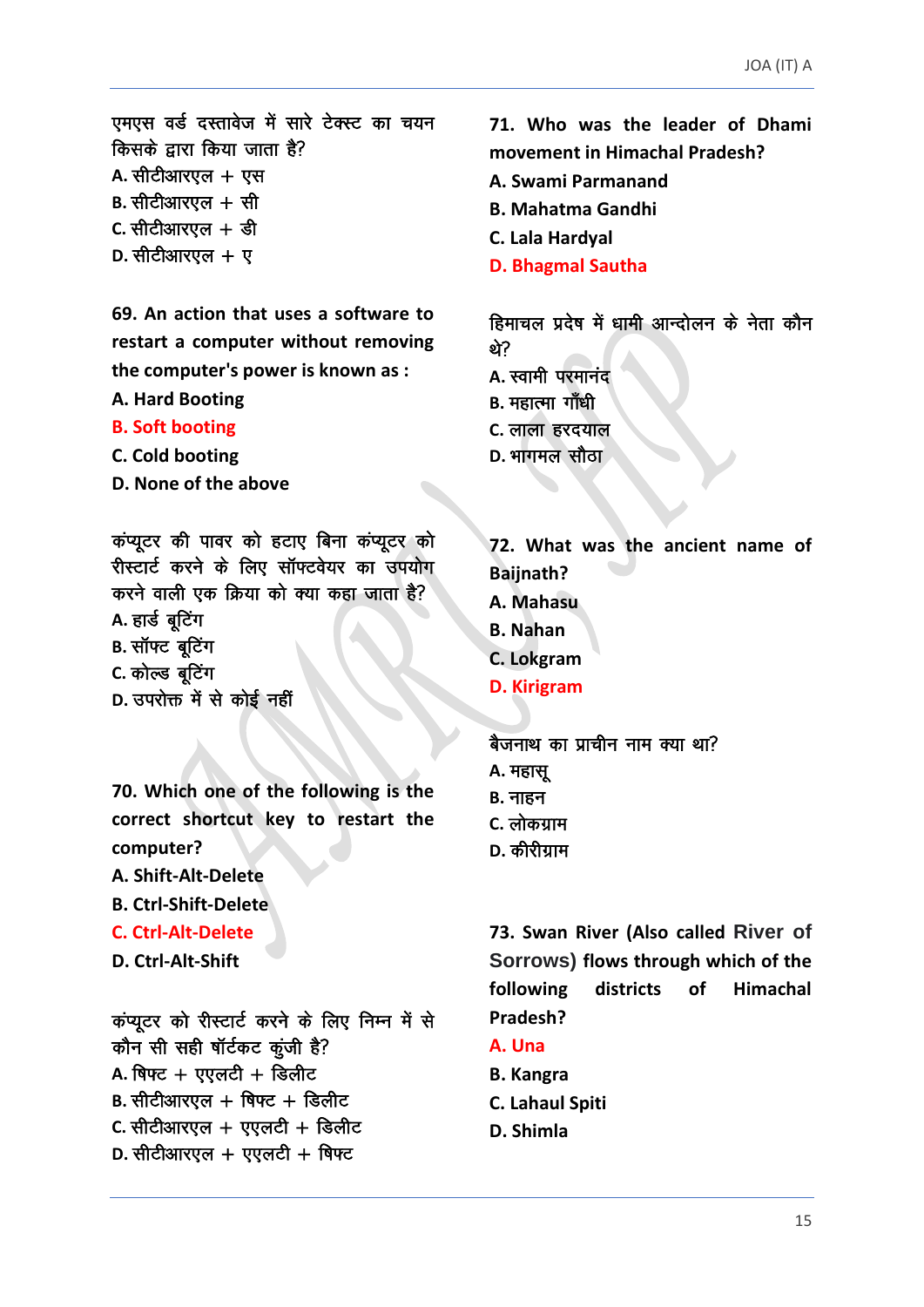स्वान् नदी (जिसे दुख की नदी भी कहा जाता है) हिमाचल प्रदेष के निम्नलिखित में से किस जिले से होकर बहती है?

**A.** ऊना

- **B.** कांगडा
- C. लाहौल स्पीति
- **D.** षिमला

74. The group of eighty-four temples (Chaurasi temples) is located at which place in Himachal Pradesh?

A. Pangi

- **B.** Dharamshala
- C. Bharmour
- D. Bakloh

चौरासी मंदिरों का समूह (चौरासी मंदिर) हिमाचल प्रदेष के किस स्थान पर स्थित है?

- $A.$  पांगी
- **B.** धर्मषाला
- C. भरमौर
- D. बकलोह

among the following 75. **Who** discovered Shimla in 1819? A. Lt. Rose **B. Major Keneddy** C. John Lawrence

**D. Lord Amherst** 

निम्नलिखित में से किसने १८१६ में षिमला की खोज की थी? A. लैफ्टिनैंट, रोज **B.** मेजर कैनेडी  $c_{\rm s}$ जॉन लॉरेंस D. लॉर्ड एमहर्स्ट

76. What was the theme of the 'World Health Day' in 2022?

# A. Our Planet, Our Health

**B. Climate Change Matters** 

C. Personal Hygiene and **Public Hygiene** 

D. Take Care of You and Earth

२०२२ में विष्व स्वास्थ्य दिवस का थीम क्या था? A. अवर प्लैनेट, अवर हैल्थ

- **B.** क्लाइमेट चेंज मैटर्स
- C. पर्सनल हाइजीन एण्ड पब्लिक हाइजीन
- D. टेक केयर ऑफ यू एण्ड अर्थ

"Svanidhi se Samriddhi" 77. programme is an initiative of which **Union Ministry?** 

A. Ministry of Home Affairs

**B. Ministry of Housing and Urban Affairs** 

**C. Ministry of Rural Development D. Ministry of Finance** 

'स्वनिधि से समुद्धि' कार्यक्रम किस केंद्रीय मंत्रालय की एक पहल है? A. गृह मंत्रालय **B.** आवासन और षहरी कार्य मंत्रालय C. ग्रामीण विकास मंत्रालय

 $D.$  वित्त मंत्रालय

78. Which Company launched India's first fuel cell electric vehicle (FCEV)? A. Ola

- **B. Tovota**
- C. Honda
- D. Tata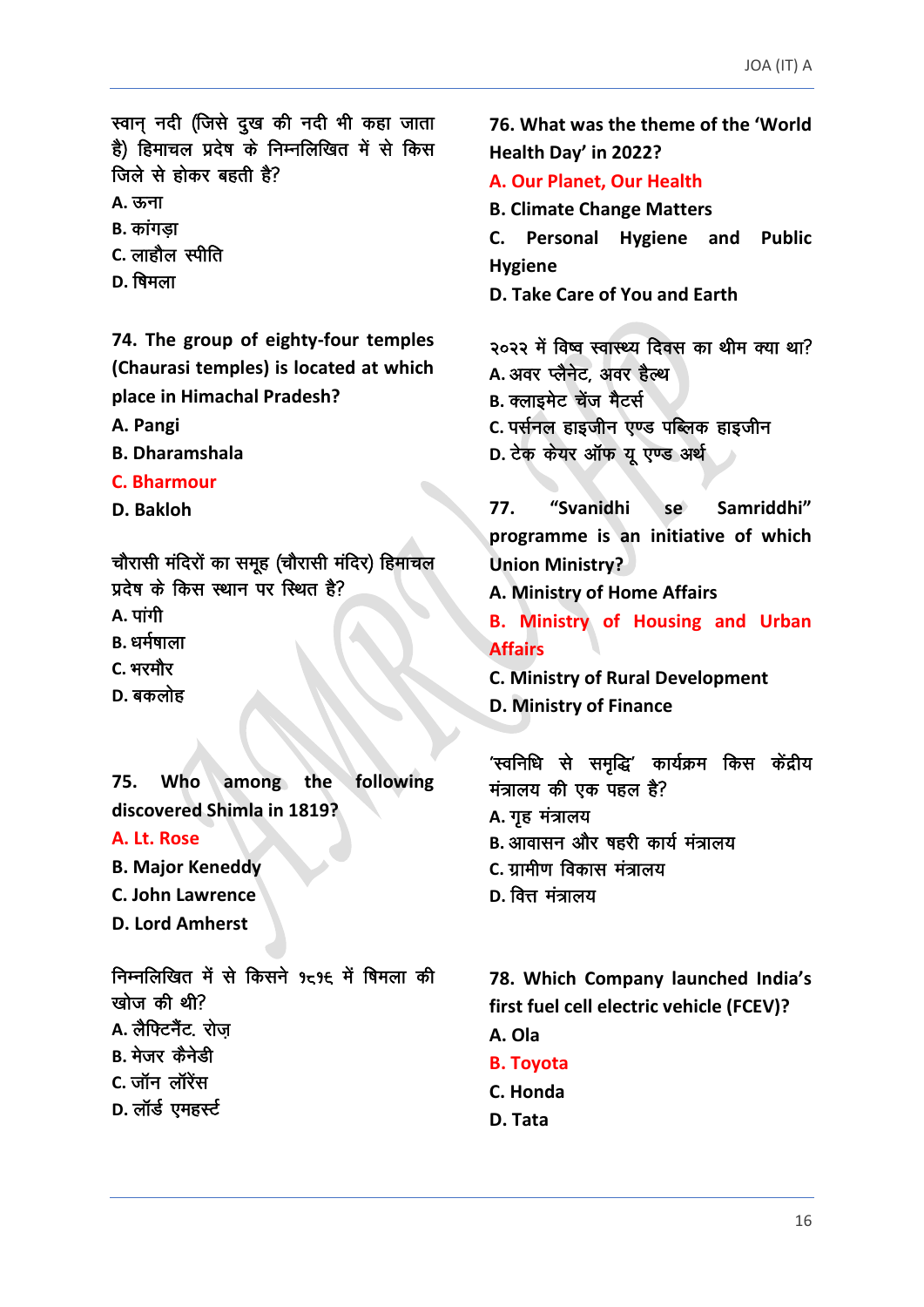किस कंपनी ने भारत का पहला ईंधन सैल विद्युत  $q$ वाहन लॉन्च किया है?

- **A.** ओला
- **B.** टोयोटा
- **C.** होंडा
- **D.** टाटा

**79. Zoji La Pass, connects which Indian state/UT with the rest of the country? A. Himachal Pradesh**

- **B. Ladakh**
- **C. Sikkim**
- **D. Assam**

जोजीला दर्रा, किस भारतीय राज्य / केंद्र षासित प्रदेष को देष के बाकी हिस्सों से जोड़ता है? A. हिमाचल प्रदेष

- 
- **B.** लददाख
- **C.** सिक्किम
- D. 3 **VH**

**80. Keoladeo National Park is located in which Indian state/UT?**

#### **A. Rajasthan**

- **B. Punjab**
- **C. Madhya Pradesh**
- **D. Maharashtra**

केवलादेव राष्ट्रीय उद्यान भारत के किस राज्य  $\angle$ केंद्र षासित प्रदेष में स्थित है?

- **A.** राजस्थान
- **B.** पंजाब
- C. मध्य प्रदेष
- **D. महाराष्ट्र**

**81. Which of the following is NOT a primary greenhouse gas found in earth's atmosphere?**

- **A. Carbon dioxide**
- **B. Methane**
- **C. Water vapour**
- **D. Nitrogen oxide**

निम्नलिखित में से कौन पृथ्वी के वायुमंडल में पायी जाने वाली प्राथमिक ग्रीन हाउस गैस नहीं ੜੇ?

- A. कार्बन डाइऑक्साइड
- **B.** मिथेन
- **C.** जल वाष्प
- **D.** नाइट्रोजन ऑक्साइड

**82. Which among the following Acts is the specific legislation for declaration and regulation of the Biosphere Reserves in India?**

- **A. Wildlife Protection Act 1972**
- **B. Biological Diversity Act, 2002**
- **C. Environment (Protection) Act, 1986**
- **D. None of above**

निम्नलिखित में से कौन सा अधिनियम भारत में बायोस्फीयर रिजर्व की घोषणा और विनियमन के लिए विषिष्ट कानून है?

- A. वन्यजीव संरक्षण अधिनियम १<del>६</del>७२
- B. जैव विविधता अधिनियम २००२
- **C.** पर्यावरण (संरक्षण) अधिनियम १६८६
- **D.** उपरोक्त में से कोई नहीं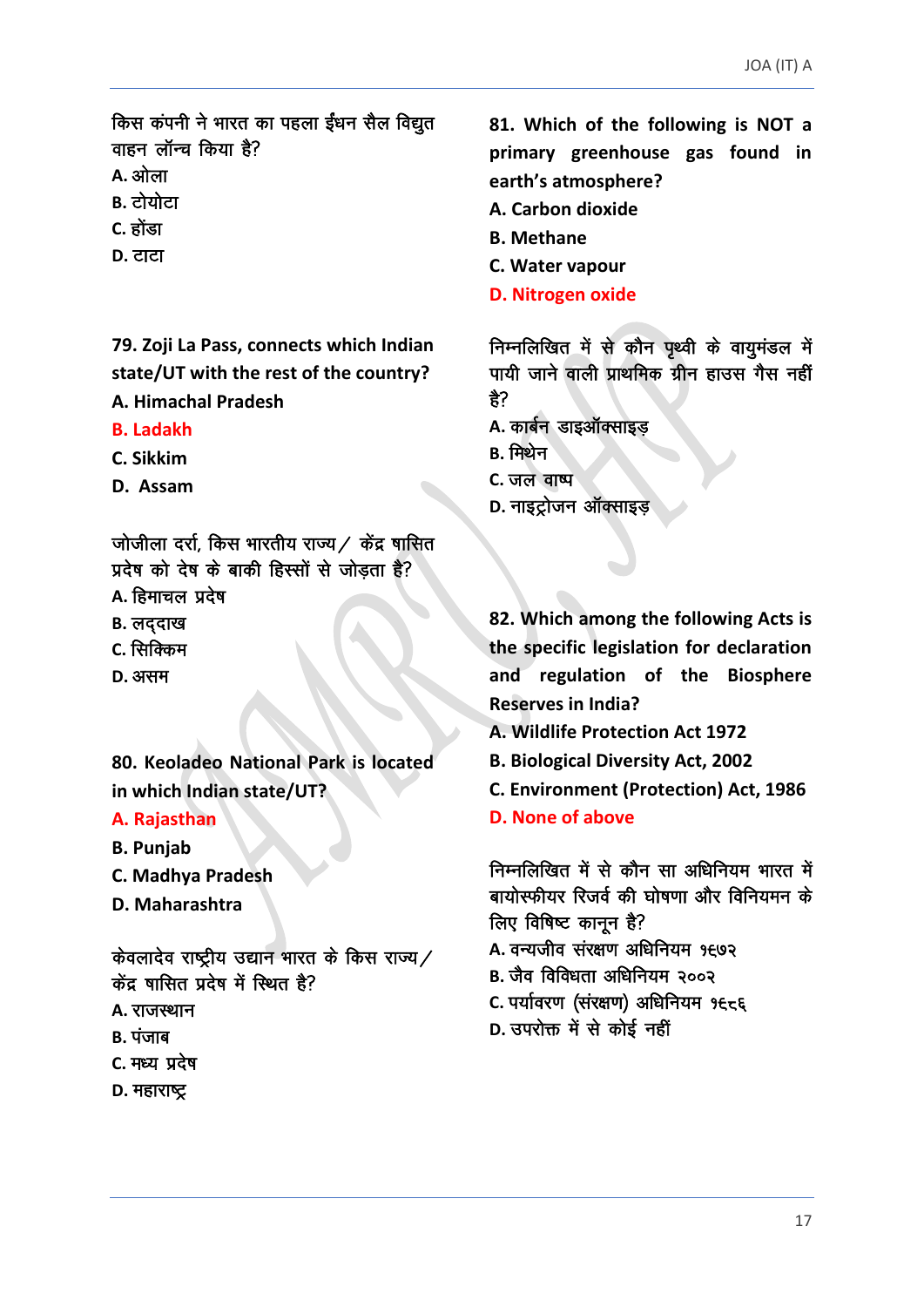83. Which of the following factors are responsible for coral bleaching?  $\mathbf{1}$ . Increased or reduced water temperature 2. Over fishing 3. Increased solar irradiance 4. Changes in salinity Select the correct option from the codes given below: A. Only 1, 2 & 4 B. Only 1, 3 & 4 C. Only 2, 3 & 4  $D. 1, 2, 3 & 4$ निम्नलिखित में से कौन से कारक प्रवाल विरंजन के लिए जिम्मेदार हैं? १. जल ताप में अधिकता या कमीं २. अधिक मात्रा में मछली पकड़ना ३. बढी हुई सौर विकिरण ४. लवणता में परिवर्तन नीचे दिये गए कोड में से सही विकल्प का चयन कीजिये A. केवल १. २ और ४ **B.** केवल १, ३ और ४

C. केवल २, ३ और ४  $D. 9. 2. 3$  और ४

84. Which environmental conditions would have the highest rate of transpiration? A, hot and humid **B.** hot and dry

C. cool and humid D. cool and drv

किन पर्यावरणीय परिस्थितियों में वाष्पोत्सर्जन की दर सच्चतम होगी? A. गर्म और उमस में

B. गर्म और सूखे में C. ठंडे और उमस में D. ठंडे और सूखे में

85. Consider the following pairs of indicator species with what they indicate: 1. Stone fly - Air pollution

2. Lichens - Water pollution

3. Mosses - Acidic soil

Which of the above is/are correct?

A. 1 Only

**B. 1 & 2 Only** 

C. 3 Only

D. 2 & 3 Only

संकेतक प्रजातियों और जो वें इंगित करते हैं, के निम्नलिखित जोड़ों पर विचार करें : 9. स्टोन फ्लाई - वायु प्रदुषण २. लाईकेन्स – जल प्रदूषण ३. मोसेज (काई) – अम्लीय मिट्टी उपरोक्त में से कौन से जोड़े सही हैं?  $\Delta$  केवल १ B. केवल १ और २ C. केवल **3** D. केवल २ और ३

86. Ashtadhyayi, Mahabhasya & Nirkuta are related to which of the following?

A. Music

- **B.** Grammar
- C. Philosophy
- D. Dance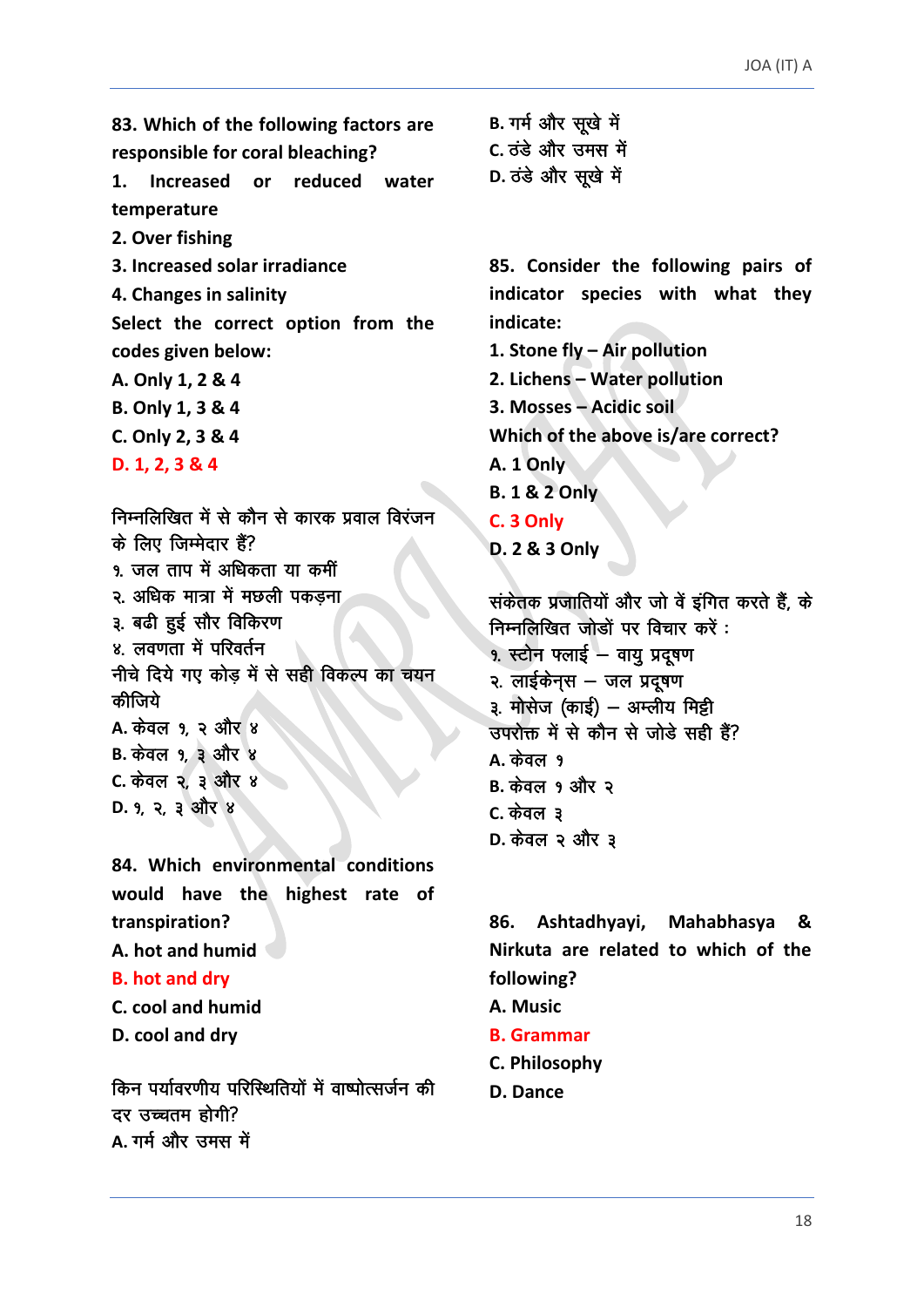अष्टाध्यायी, महाभाष्य और निर्कूट निम्नलिखित में से किससे संबंधित हैं?

- A. संगीत
- **B.** व्याकरण
- C. दर्षन
- **D.** नृत्य

87. At which among the following places, Asoka had erected pillars surmounted with four lions?

- 1. Sarnath
- 2. Sanchi
- 3. Vaishali

4. Lauriya- Nandangarh

Select the correct option from the codes given below:

A. Only 1

- **B. Only 1 & 2**
- C. Only 1, 2 & 3
- $D. 1, 2, 3 & 4$

निम्नलिखित में से किस स्थान पर अषोक ने चार सिंहों से युक्त स्तम्भों को खड़ा किया था?

- १ सारनाथ,
- २. सांची
- ३. वैषाली
- ४. लौरीय– नंदनगढ

नीचे दिये गए कोड में से सही विकल्प का चयन कीजिये :

 $A.$ केवल १ B. केवल १ और २ C. केवल १, २ और ३  $D. 9. 2. 3$  और ४

88. During which Gupta King's reign did the Chinese traveller Fa-hien visit India?

A. Chandragupta I

#### **B. Chandragupta II**

- C. Kumaragupta
- D. Samudragupta

किस गुप्त राजा के षासनकाल में चीनी यात्री फाह्यान भारत आया था?

- A. चन्द्रगुप्त प्रथम
- **B.** चन्द्रगुप्त द्वितीय
- C. कुमारगुप्त
- D. समुद्रगुप्त

89. Which country has launched a consultation process for free trade talks with India?

- A. USA
- **B. UK**
- C. Australia
- D. France

किस देष ने भारत के साथ मुक्त व्यापार वार्ता के लिए परामर्ष प्रक्रिया आरम्भ की है? **A.** अमेरिका **B.** ब्रिटेन C. ऑस्ट्रेलिया  $D.$ फ्रांस

90. Taipei is the capital of which country?

- A. Taiwan
- **B.** Zimbabwe
- C. Saudi Arabia
- D. Thailand

ताइपे किस देष की राजधानी है?

- A. ताइवान
- **B.** जिम्बाब्वे
- C. सउदी अरब
- D. थाइलैंड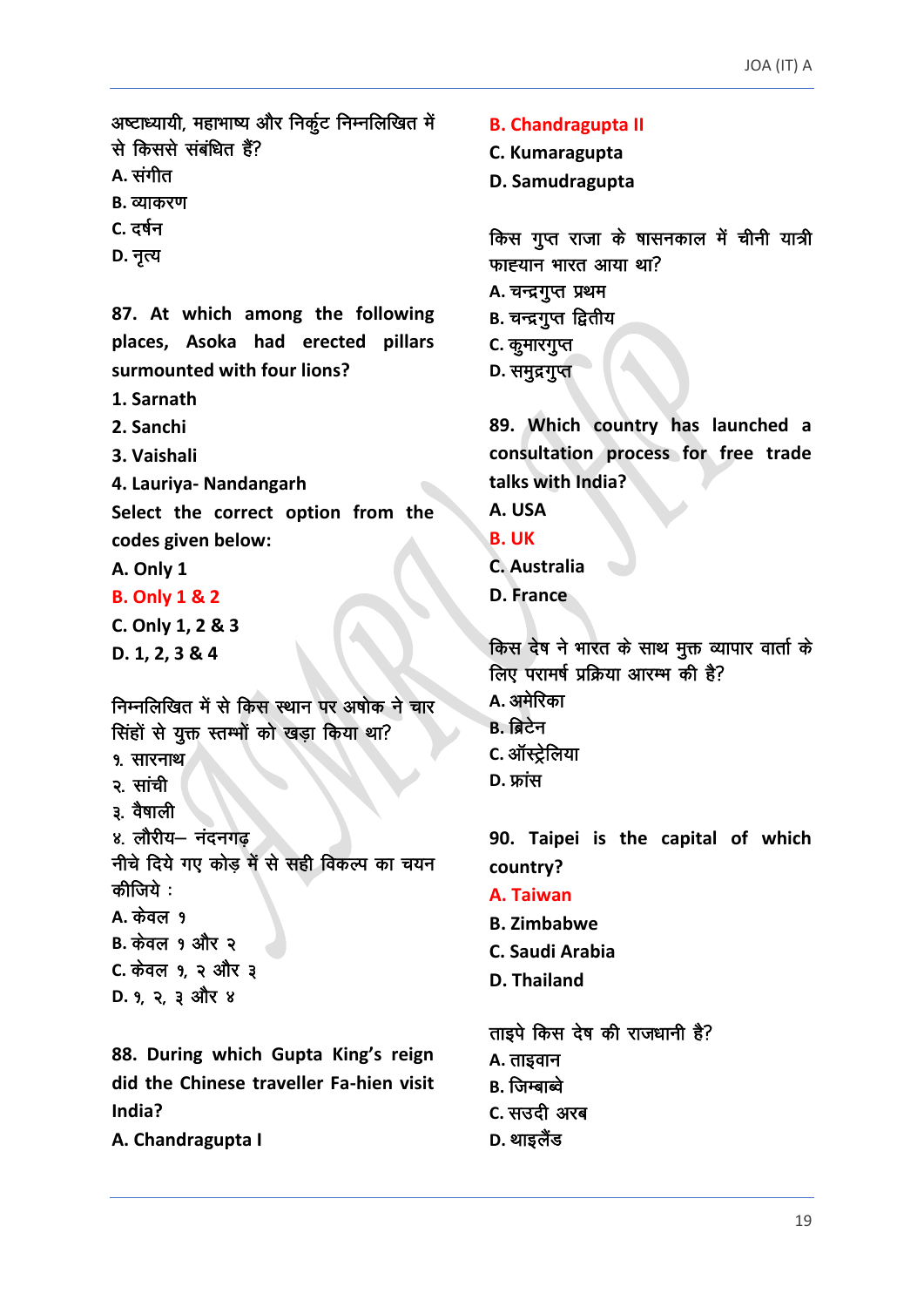91. What is the name of India's first indigenous physiological parameters monitoring system for COVID-19 patients?

#### **A. COVID BEEP**

**B. COVID SYS** 

**C. C19- MONITOR'** 

D. C19- CHECK

कोविड़-9€ रोगियों के लिए भारत की पहली स्वदेषी षारीरिक मापदंडों की निगरानी प्रणाली का नाम क्या है?

- A. कोविड बीप
- **B.** कोविड सिस
- C. कोविड मॉनिटर
- D. कोविड चैक

92. In which organ RBC are selectively destroved/recycled by macrophages?

## A. Spleen

- **B. Kidney**
- C. Liver
- D. Pancreas

किस अंग में लाल रक्त कणिकाओं को मैक्रोफेज द्वारा चूनिंदा रूप से नष्ट / पूनर्नवीनीकरण किया जाता है?

- **A.** प्लीहा
- **B.** गुर्दे
- C. यकृत
- D. अग्नाषय

93. What name has been given to the fear of crossing roads?

- A. Arthrophobia
- **B.** Atvchiphobia
- C. Aichmophobia
- D. Agyrophobia

सड़क पार करने के डर को क्या नाम दिया गया 쑭? A. आर्थ्रोफोबिया **B.एटिचिफोबिया** C.ऐचमोफोबिया D.एगायरोफोबिया

94. Which family is known as the 'Potato' family?

- A. Solanaceae
- **B. Fabaceae**
- C. Cruciferae
- D. Liliaceae

किस परिवार को 'पोटेटो' परिवार के नाम से जाना जाता है?

- **A.** सोलेनेसी
- B. फेबेसी
- C. क्रूसीफेरी
- D. लिलिएसी

95. Which of the following is a highly contagious viral disease of cattle? A. Foot and mouth disease

- **B. Rinderpest**
- **C. Smallpox**
- D. Ranikhet

निम्नलिखित में से कौन मवेषियों का एक अत्यधिक संक्रामक वायरल रोग है? फूट एण्ड माउथ रोग रिंडरपेस्ट स्मालपॉक्स रानीखेत